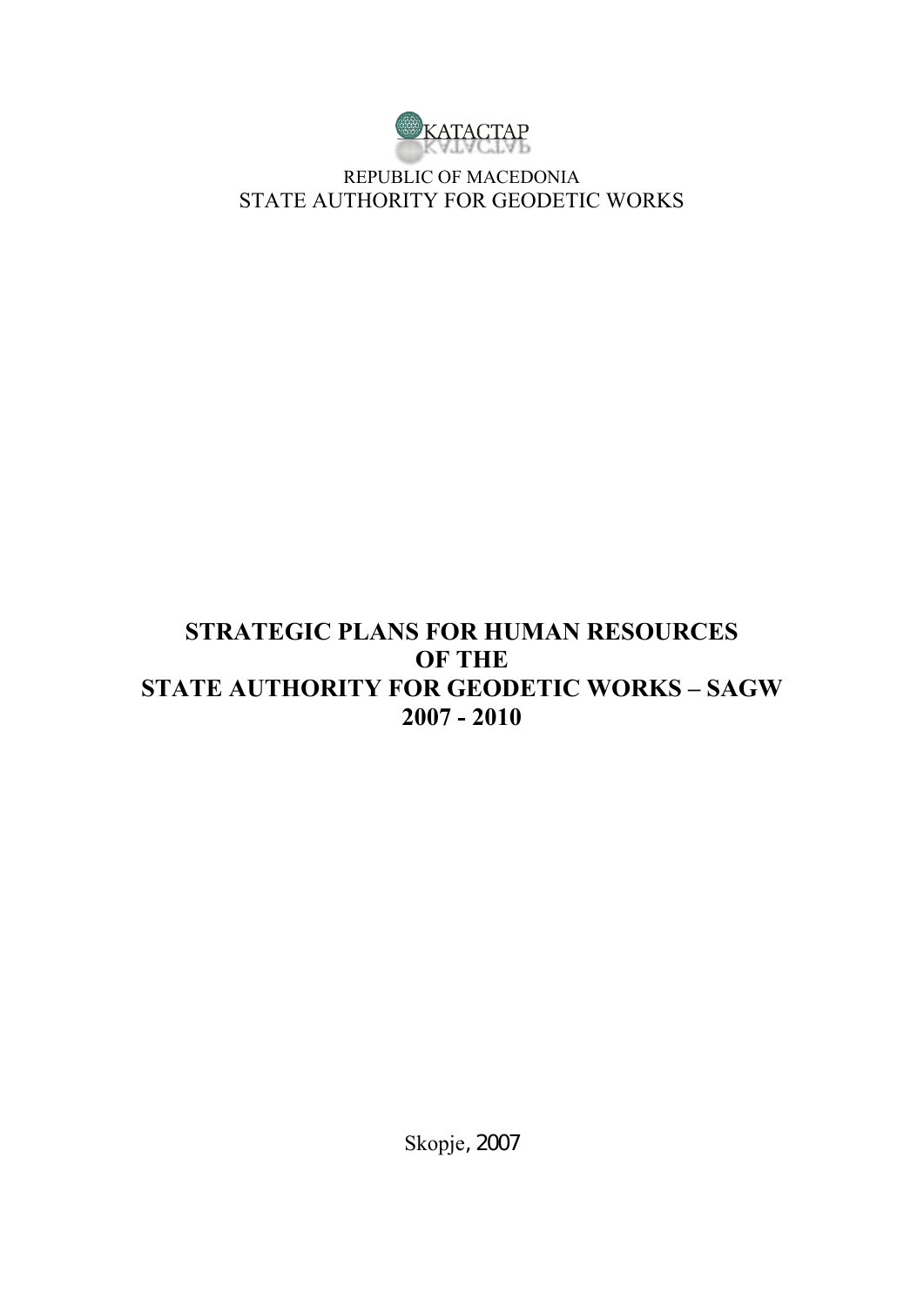# **CLARIFICATION OF THE ACRONYMS USED IN THE DOCUMENT**

| <b>SAGW</b>    | <b>State Authority for Geodetic Works</b>             |
|----------------|-------------------------------------------------------|
| <b>RM</b>      | Republic of Macedonia                                 |
| <b>WB</b>      | World Bank                                            |
| IT             | Information technology                                |
| <b>HR</b>      | <b>Human Resources</b>                                |
| MF             | Market and finances                                   |
| <b>ICT</b>     | Information and communication technology              |
| <b>GIS</b>     | Geo information system                                |
| <b>GPS</b>     | Global Positioning System                             |
| $e-$           | Electronic                                            |
| <b>SWOT</b>    | Strengths, Weaknesses, Opportunities, Threats         |
| LC             | <b>Land Cadastre</b>                                  |
| <b>REC</b>     | <b>Real Estate Cadastre</b>                           |
| PIP            | Project Implementation Plan                           |
| EU             | Euuropean Union                                       |
| <b>NATO</b>    | Northern Atlantic Treaty Organization                 |
| WGS84          | World Geodetic System from 1984                       |
| <b>UTM</b>     | Universal Transfer Mercator Cartographic Projection   |
| <b>EUPOS</b>   | European Postitioning System for Determination        |
| <b>NSDI</b>    | National Spatial Data Infrastructure                  |
| <b>INSPIRE</b> | European Spatial Data Infrastructure                  |
| ETRS89         | European Terrestrial Reference System from 1989       |
| GRS80          | Geodetic Reference System from 1980                   |
| <b>IBRD</b>    | International Bank for Reconstruction and Development |
| <b>TSC</b>     | <b>Total Station</b>                                  |
| CAD            | Drawing Software                                      |
| <b>PC</b>      | Personal Computer                                     |
|                |                                                       |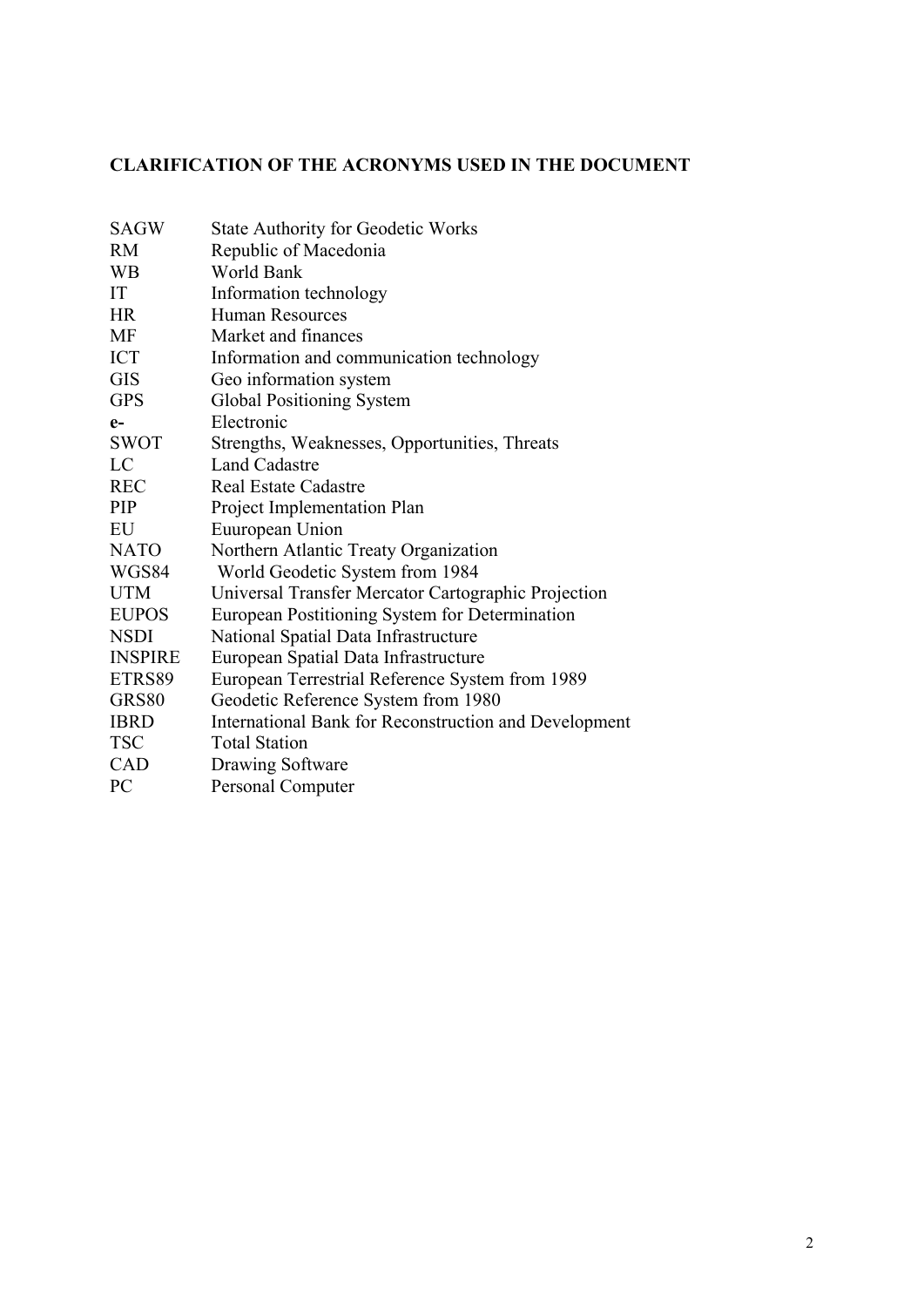# HUMAN RESOURCES PLAN OF THE STATE AUTHORITY FOR GEODETIC **WORKS**

| $1 \quad$ |  |
|-----------|--|
|           |  |
|           |  |
| 6.        |  |
| 6.1       |  |
|           |  |
|           |  |
|           |  |
|           |  |
|           |  |
|           |  |
|           |  |
|           |  |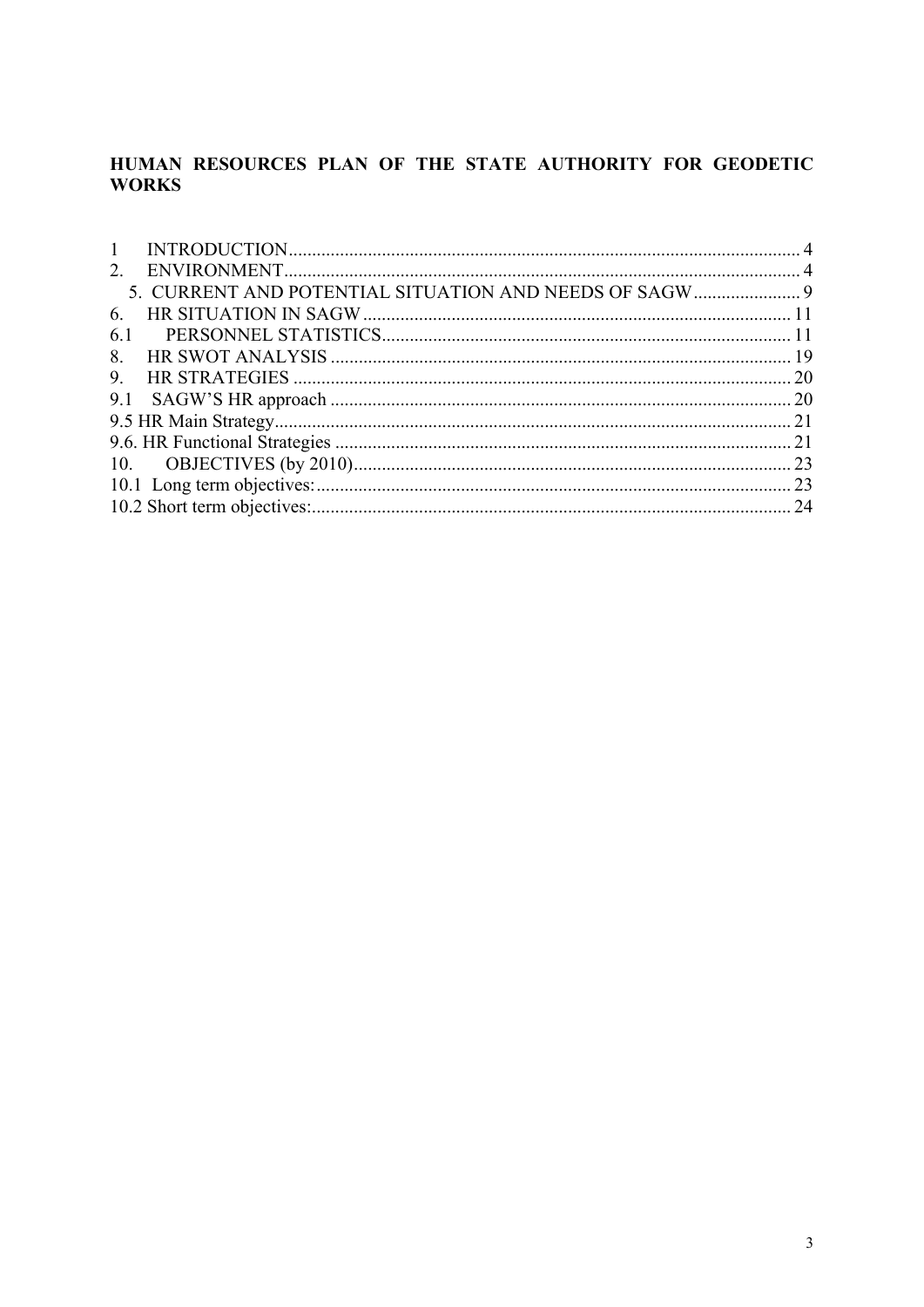## **1 INTRODUCTION**

In line with the directions of the Government of the Republic of Macedonia, the State Authority for Geodetic Works (SAGW) has embarked on a transformation to a self-funding agency whose revenues to an increasing extent should be generated by sales of products and services. Starting from the assessment made on the market for the demand for products and services of SAGW, there should be forecasts for the so called production sectors (Sectors/Departments for Real Estate Cadastre – REC), of this institution, connected to human resources. Starting from the assessment of the current and future needs on the market, and analyzing the current and future products and services, a foundation is created for a good assessment in the tracing of the path of SAGW's transformation into a more effective service oriented institution which will have its impact on the human resources as well.

The main objective of the human resource strategy is for it to be a document that should make an analysis of the existing policies connected to human resource management, assessment of the influence of the new information technology – IT processes on the human resources as well as the future institutional frame of SAGW.

Improvement of the work environment, creating new work positions as well as putting in place various mechanisms for improving the work positions are some of the series of measures and priorities that this strategy foresees.

The work group that worked on this strategy from April till September 2007, during its work took into consideration the current situation of SAGW, analyzed its specific weaknesses and threats, i.e. strengths and opportunities on the basis of which lies this Strategy.

During the preparation of this strategy a part of the working group was working in parallel on the main Strategic Business Plan of SAGW 2007-2010.

This document is the first Strategy for the development of human resources of SAGW.

## **2. ENVIRONMENT**

Government directives and guidelines

- One of the key reform policies and measures of the Government of the Republic of Macedonia is the improvement of the quality of the public institutions and the implementation of the reforms, increase of the transparency of the work of the Government and a decisive fight against corruption.
	- 1. Reduced corruption and bureaucracy through implementing standards and strengthening the institutional capacity of the administration, improving moral values and personal integrity.
	- 2. Strengthening control mechanisms in the work of the public administration.
- Small and efficient administration, creating better preconditions for meeting the needs of the citizens.
	- 1. Developing a partnership with the private sector.
	- 2. Complete de-politicization and support of professionalism through the introduction of employment criteria and promotion on the basis of expertise, professionalism and knowledge.
- Flexibility on the labor market through amendments to the existing regulations from the field of work relations
	- 1. Possibility for hiring employees for a limited period of time (contracted service).
	- 2. Stimulating part time work.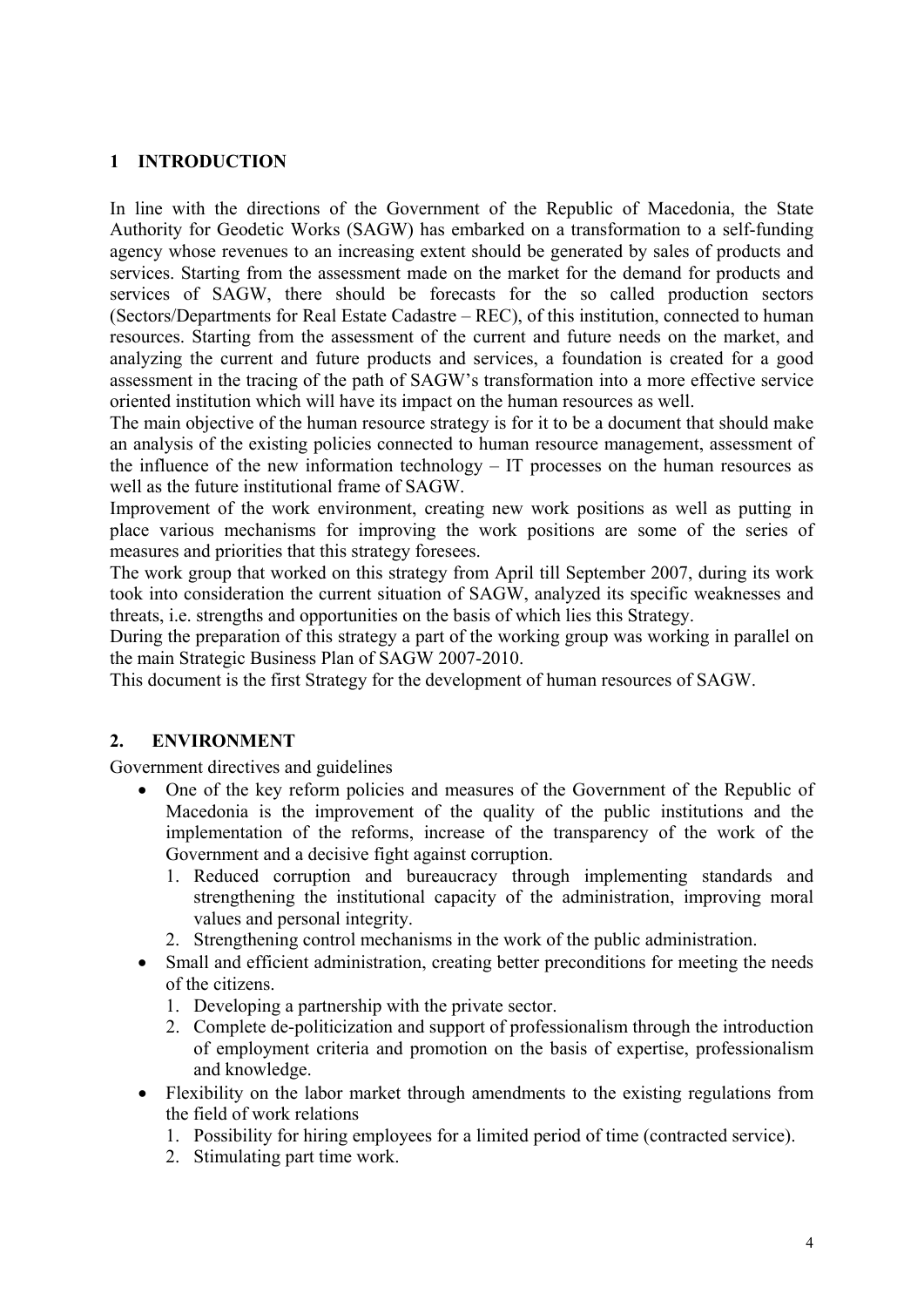# **3. SAGW**

In the realization of its own priorities, SAGW received assistance from the World Bank for the establishment of a functional cadastre and registration system, as well as a new organizational form and status of the State Authority for Geodetic Works, which will be based on the principles of modern commercial work, on the basis of partial (and with the option of complete) financial independence and with the model of an individual organizational structure.

Acting accordingly to these recommendations, SAGW has approached the preparation of a Strategic Business Plan 2007-2010, which was approved by SAGW management in mid September, 2007.

## **3.1. The function of the Authority**

 The fundamental law defining the functions of the State Authority for Geodetic Works is the Law on Survey, Cadastre and Registration of Real Estate Rights (Official Gazette of RM, No. 27/86, 17/91, 84/05, 109/05, 70/06) and the Law of Survey and Land Cadastre (Official Gazette of RM No. 34/72 and 13/79).

#### **3.2 SAGW's organizational structure – current situation**

In the Authority, in accordance with the Law on Organization and Work of the State Administration Bodies and the Regulation about the Principles of Internal Organization of the State Administration Bodies, the Law on Civil Servants, the hierarchical set up is determined on the following levels:



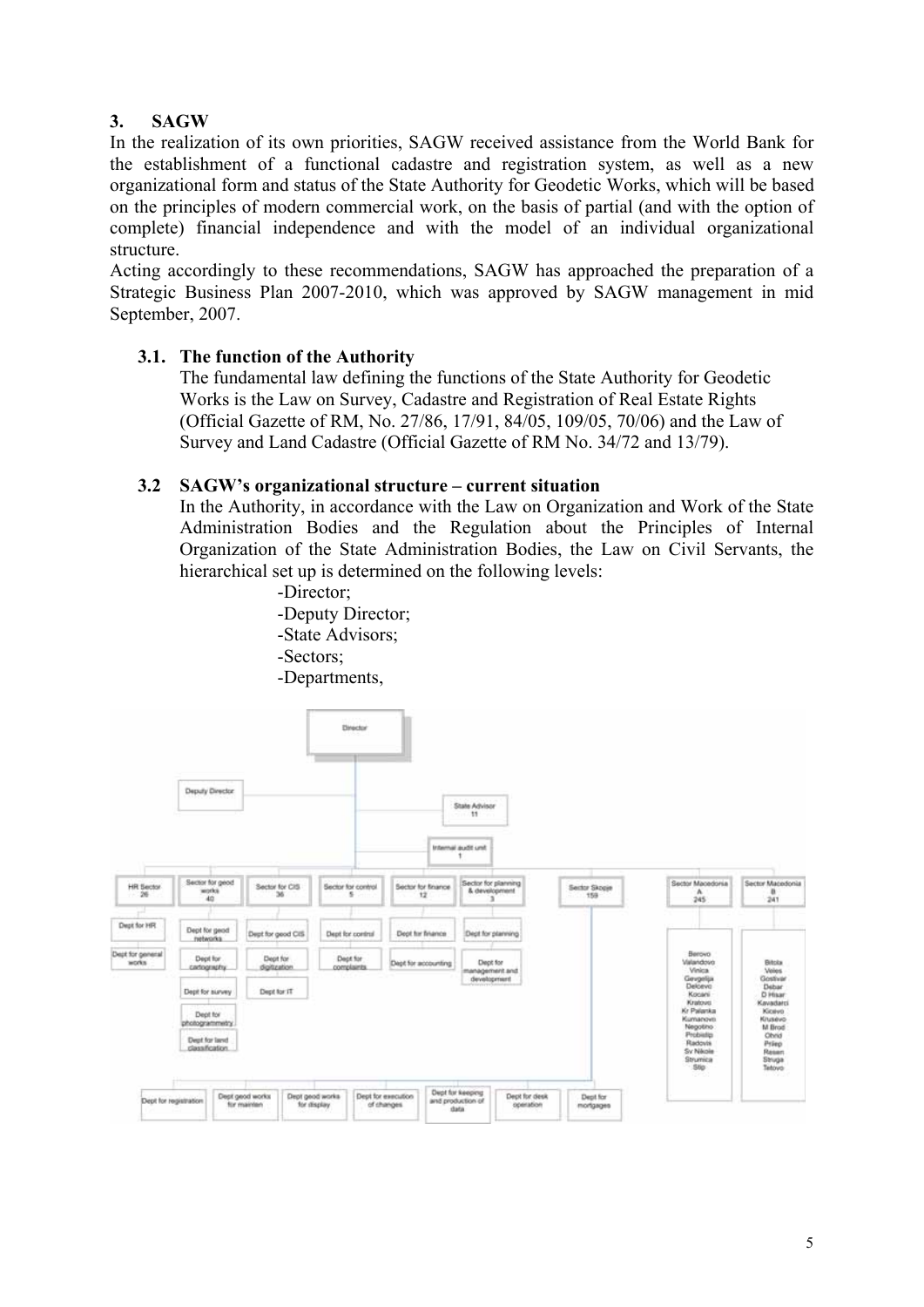## **3.3 Organizational pattern**

The Sectors of SAGW are divided depending on the function and the scope of the work that each of them does individually, and they are:

- Sector for geodetic works- in charge of work from the field of geodetic networks, cartography, survey, photogrammetry and cadastral classification;
- Sector for cadastral information system, storing and issuing data in charge of work from the field of digitization, CIS and information technology and spatial data;
- Sector for control in charge of work from the field of control of the establishment and maintenance of the real estate cadastre and surveillance of the work of the private surveying sector;
- Sector for human resources in charge of work from the field of human resources and work relations;
- Sector for Finance in charge of work from the field of finance and accounting:
- Sector for planning and development in charge of work from the field of planning and development of SAGW;
- Sector for real estate cadastre Skopje in charge of work from the field of the establishment of the real estate cadastre and maintenance of the real estate cadastre;
- Sector for real estate cadastre Republic of Macedonia A in charge of work from the field of establishing the real estate cadastre and maintenance of the real estate cadastre;
- Sector for real estate cadastre Republic of Macedonia B in charge of work from the field of establishing a real estate cadastre and maintenance of the real estate cadastre, and
- Department for internal audit.

# **4. LEGAL FRAMEWORK REGULATING THE ISSUES FROM THE FIELD OF HUMAN RESOURCES**

- 1. The Law on Work Relations ('Official Gazette of RM' No. 62/2005)- that regulates the rights, obligations and responsibilities of the employee and the employer from the work relations;
- 2. The Law on Civil Servants ('Official Gazette of RM' No. 59/2000, 112/2000, 34/2001, 103/2001, 43/2002, 98/2002, 17/2003, 40/2003, 85/2003, 17/2004, 69/2004, 81/2005, 61/2006 and 36/2007)- that regulates the status, rights, duties and responsibilities as well as the system of salaries and benefits for salaries of the civil servants;
- 3. The ethics code of the civil servants ('Official Gazette of RM' No. 96/2001, 68/2002 and 16/2004), that regulates the conduct and work of the civil servants;
- 4. The Law on National Holidays of the Republic of Macedonia ('Official Gazette of RM' No.21/98 and 18/2007)- that regulates the dates of the national holidays;
- 5. Law on Budget Execution ('Official Gazette of RM' No. 139/2006)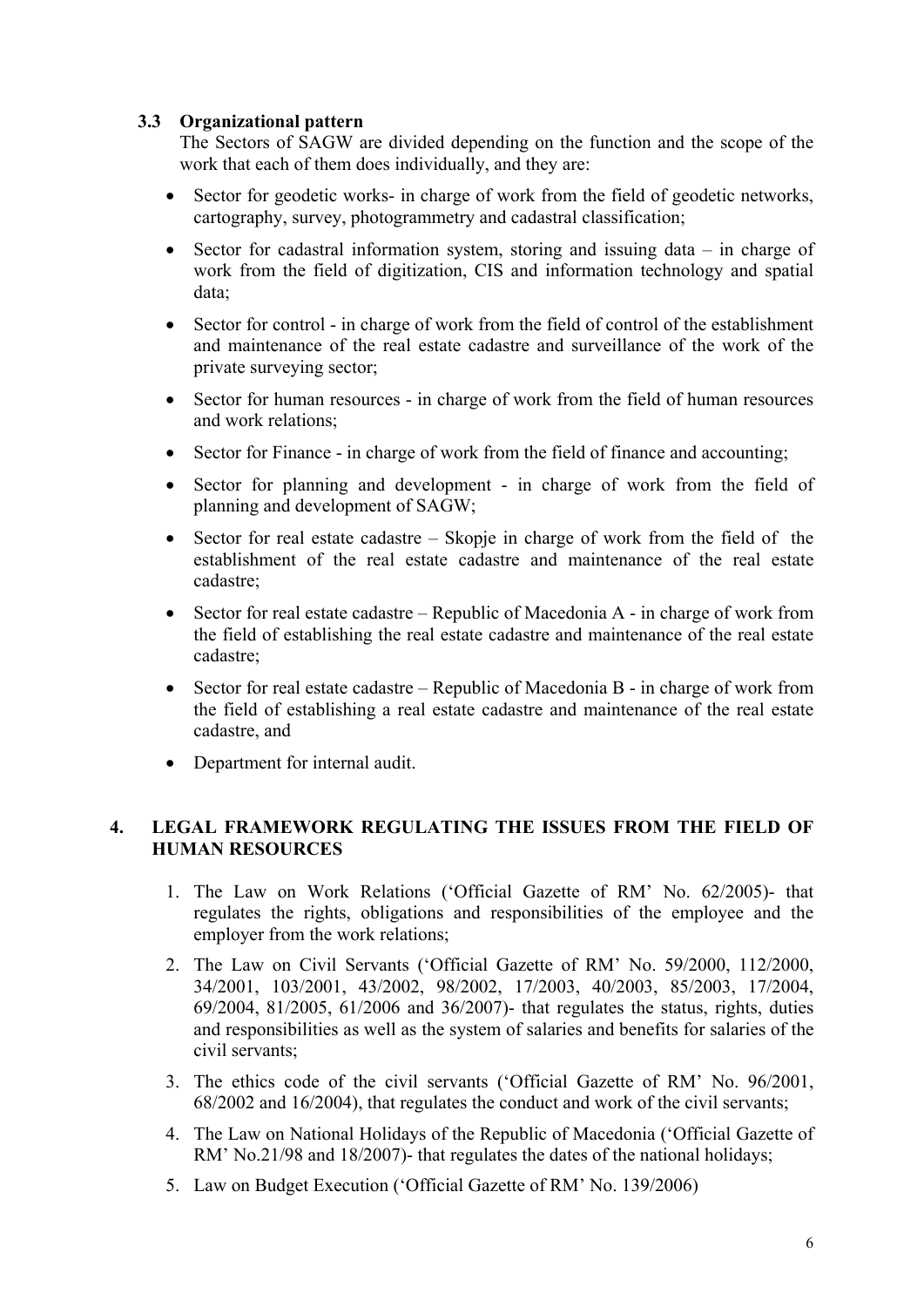- 6. Regulation for business travel in the country and abroad ('Official Gazette of RM' No. 50/2000, 64/2001)
- 7. Law on Using Property of State Institutions ('Official Gazette of RM' No. 08/2005) - that regulates the rights and duties of the State Administration Bodies, in the context of using things which are owned by state administration bodies.
- 8. Collective agreement for state, judicial and local self-government bodies of the Republic of Macedonia - ('Official Gazette of RM' No. 53/95 and 11/98).
- 9. Law on Free Access to Public Information ('Official Gazette of RM' No. 13/06).

10. Law on Prevention of Corruption ('Official Gazette of RM' No. 28/02).

#### **4.1 Employment**

The procedures of employment of the civil servants in SAGW are ongoing within the legal possibilities that the Law on Civil Servants provides. The administering of the employment (public announcement, administrative selection of the candidates, taking the expert exam, etc.) is done by the Agency for Civil Servants with the presence of a representative from the institution that is doing the hiring, nominated by the Official of the institution.

The legal framework of employment is regulated by:

- **1.** *The Law on Civil Servants* ('Official Gazette of RM' No. 59/2000, 112/2000, 34/01, 103/01, 43/02, 98/02, 17/03, 40/03, 85/03, 17/04, 69/04, 81/05, 61/06 and  $36/07$ :
- **2.** *The Law on Work Relations* ('Official Gazette of RM' No. 62/2005) and
- **3.** *The Law on Agencies for Temporary Employment* ('Official Gazette of RM' No. 49/2006).

By signing the employment contract the work relation between the employee and the employer is founded.

#### **4.2 Remuneration**

In accordance with the existing legal regulations the salaries and the benefits of the SAGW staff are regulated and limited by the Law on Execution of the Budget of RM, the Law on Civil Servants and collective agreements.

The funding of the salaries and benefits is limited and centralized, depending on the Ministry of Finance and the Annual Budget. As part of the public administration SAGW is not independent in the creation of policies for its own system for salaries, benefits and rewards based according to the results of the work of each employee.

The possibility for partial financial independence would by all means have a positive influence in the direction of motivating the employees that would be managed according to the results achieved from the work.

The existing legal regulations, namely the **Law on Civil Servants** ('Official Gazette of RM' No. 59/2000, 112/2000, 34/01, 103/01, 43/02, 98/02,17/03, 40/03, 85/03, 17/04, 69/04, 81/05, 61/06 and 36/07); **The Law on Work Relations** ('Official Gazette of RM' No. 62/2005) and the **Law on Execution of the Budget** ('Official Gazette of RM' No. 139/2006), regulate the issues from the field of salaries and benefits.

The employee has a right for compensation, i.e. salary and benefits to the salary, which is paid for a period which cannot exceed one month.

The payment of salaries to budget users and individual users is controlled and approved by the Ministry of Finance. The users are obligated two days before the payment to submit a request to the Ministry of Finance for approval of funds for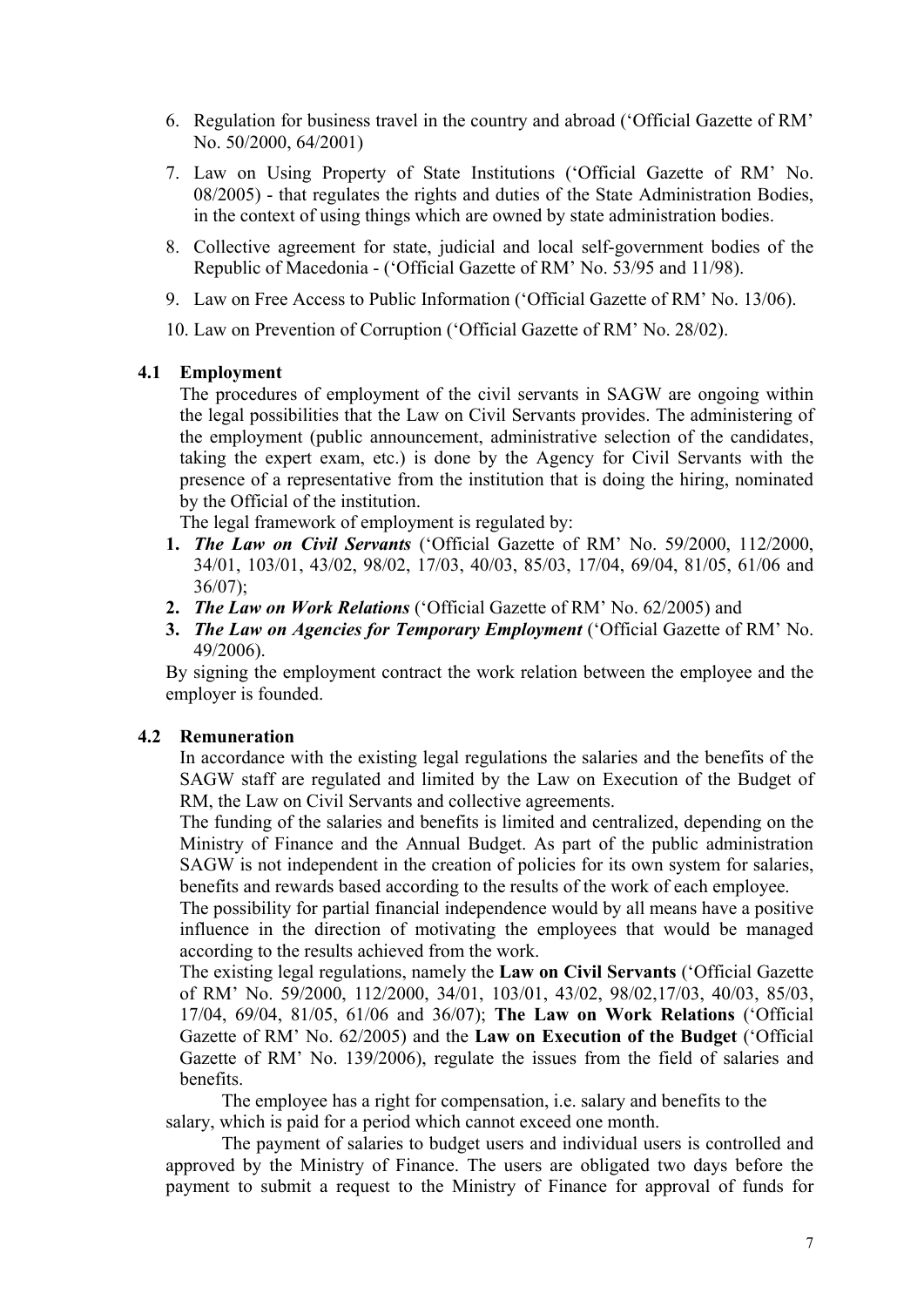salaries to which they would attach the forms PDD-MP and MP-1, a copy of recapitulation for calculated net and gross salaries, F-1 form for the number of employees with names and surnames, gross and net salary, as well as other information in written or electronic form for the month for which the salary concerns.

In case of new employment, the budget users from the central government and the individual users are obligated to submit a report for provided funds and attach an M-1 form.

According to the Law on Work Relations the salary is consisted of:

- a basic salary (it is determined taking into consideration the demands from the work position, for which the employer has made the employment contract, article  $106$ 

- a part of the salary for achieving success in the work (it is determined taking into consideration economic behavior, the quality and amount of the work done article. 106);

- benefits (they come from the work time schedule, for working in shifts, night work, extended work time, working on Sundays, working on national holidays and with benefits for working years, article106).

According to the Law on Civil Servants the salary is consisted of the following components:

 - Basic component (basic salary, addition to salary for titles and addition to salary for carrier, article 34)

- exclusive component (addition to salary for special work conditions, extra work addition to salary – over time, article 34).

The provisions from chapter IV of the Law on Civil Servants – System of salaries and benefits of salaries for the civil servants will be implemented from 01.01.2008 , except the provisions that refer to the basic component of salary without addition to salary for carrier, which are implemented since 01.08.2006 ('Official Gazette of RM" No. 36/07)

#### **4.3 Evaluation of performance**

The evaluation of the employees is done by monitoring the work of the employee from their immediate superior and the evaluation of civil servants that is regulated by The Law on Civil Servants and the Regulation for the way and procedure for evaluating civil servants, the content of the reports and the evaluation form.

#### **4.4 Training and development**

- 1. In accordance with the Law on Civil Servants, the civil servant has a right and obligation to vocational improvement according to the needs of the institution he is an employee in.
- 2. In accordance with the Law on Work Relations the employer is obligated to provide further education and qualification according to the needs of the work process, while the civil servant has a right and obligation to have continuous education, in order to sustain i.e. improve work competence (article 154 and 155).

For education and qualification purposes the employees have a right to paid or unpaid leave.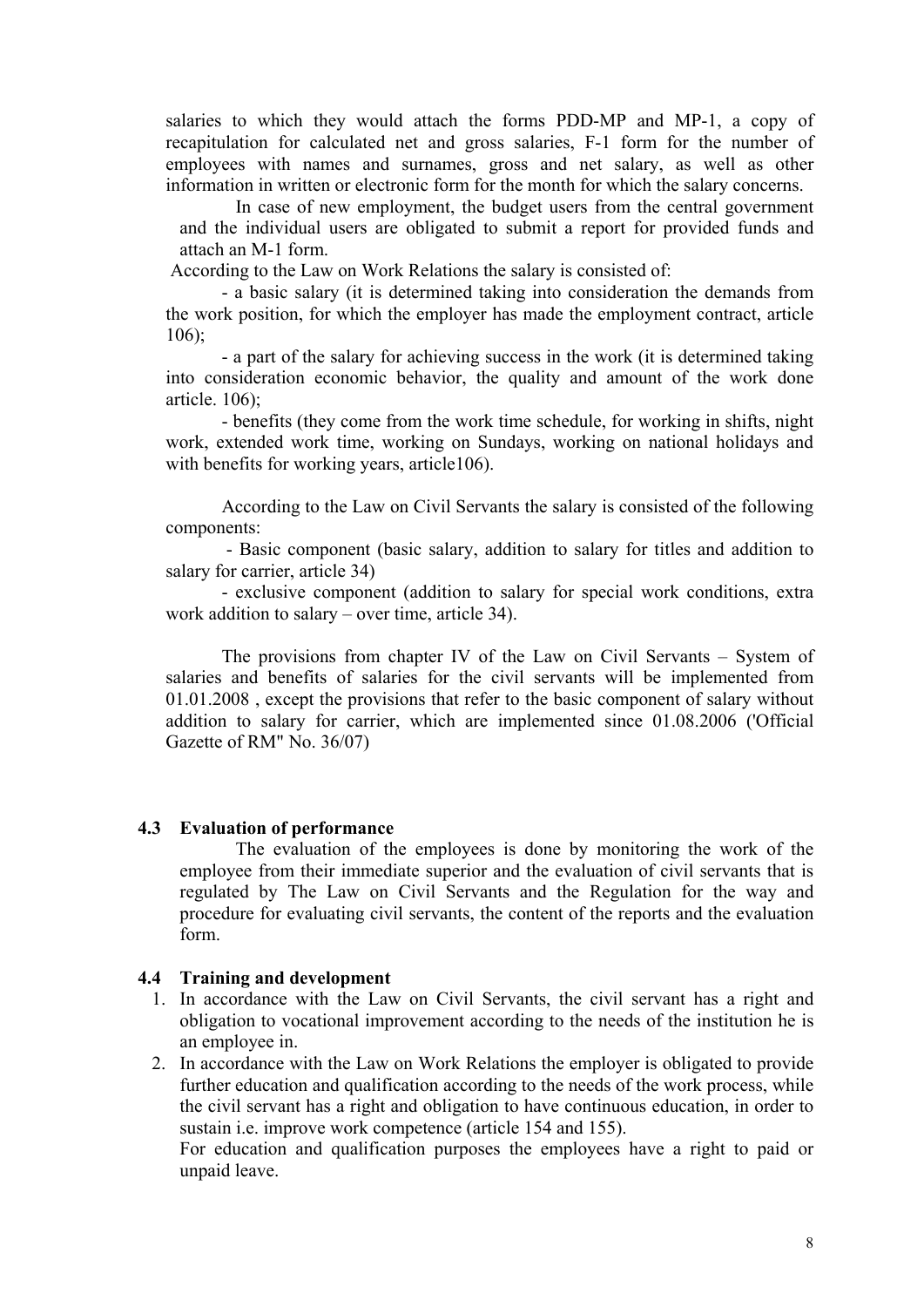In compliance with the **Law on Civil Servants** the educational improvement is done on the basis of the annual program adopted in the ongoing and for the forthcoming year.

At the request of the civil servant and in agreement with the institution, the civil servant has a right to unpaid leave for at least two years for further vocational education and qualification, which is not funded by the institution.

## **4.5 Leave and absence**

During annual leave the employees have a right to a salary equal to the amount of the salary they would take for the month in question if they were going to work, without the additional payments they might receive on the basis of working nighttime, doing high risk work, working during non working days and working during national holidays.

Leave is regulated by law with a compulsory leave after two consecutive work days, weekly days off work and annual leave.

## **4.6 Holidays**

The employees have a right to paid absence from work during the national holidays of the Republic of Macedonia, which are determined as days off work, and for other days that are decided on by law.

The right from the previous paragraph can be limited if the employee, i.e. the production process is one that should not be interrupted or the nature of the work requests for working during holidays.

National holidays are regulated by: **The Law on National Holidays of the Republic of Macedonia** ('Official Gazette of RM' No. 21/98 and 18/2007) and **The Law on Work Relations** ('Official Gazette of RM' No.62/2005),

## **4.7 Business trips**

The expenses for business trips which are covered as running costs, as well as the procedure for their reimbursement are regulated by: **the Law on Execution of the Budget of the Republic of Macedonia for 2007** ('Official Gazette of RM' No. 139/2006) and **The Regulation for the expenses for business trips and moving abroad that are reimbursed to the institution as running costs** ('Official Gazette of RM' No. 50/2000, 64/2001).

## **5. CURRENT AND POTENTIAL SITUATION AND NEEDS OF SAGW**

The Strategic Business Plan includes a clear description of the current market situation as well as projections for the market in foreseeable future. This will by all means have a great impact on the human resources. The most important issues in this regard are the following:

The Real Estate Cadastre has been established on around 70 % of the territory of Macedonia. With the increase of the coverage of the territory with the REC the number of cases will also increase in the procedures for maintenance of REC (secondary transactions). A more emphasized growth of the number of cases is foreseen for the period 2008-2009, with a critical effect on 2010. Of course, the main reason is that the displaying will be done in all of the urban areas, for each cadastral parcel, the potential buyer i.e. seller will have to have a property certificate. This in reality will have an impact on the following segments.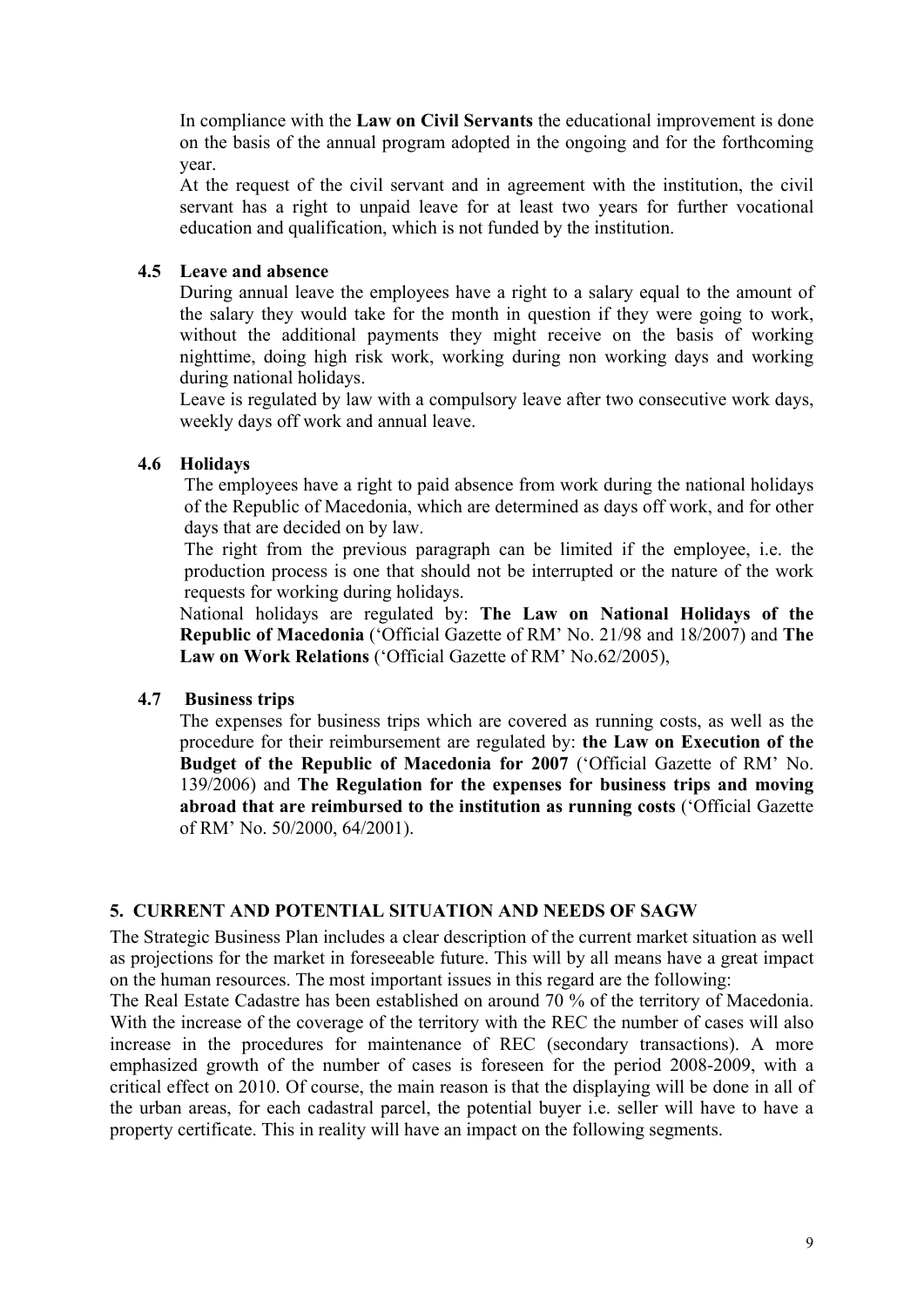#### **5.1 Trained staff**

With the increased number of secondary transactions in each branch office there will be a need for an increased number of trained staff which will meet the demands of the clients, a significant risk factor is of course the implementation of the new information communication (ICT) system.

#### **5.2 Work effectiveness**

In order to protect the competence of the employees, SAGW has to establish a mechanism for assessing the effectiveness of the work of the staff.

#### **5.3 New skills**

The new products and services of SAGW will be supported by new skills of the employees.

#### **5.4 New management methods**

The new management method needs will follow the focus of market orientation. The management will have to focus on the demands of the clients.

#### **Overview of the development of the number of cases from 2005 to 2010**

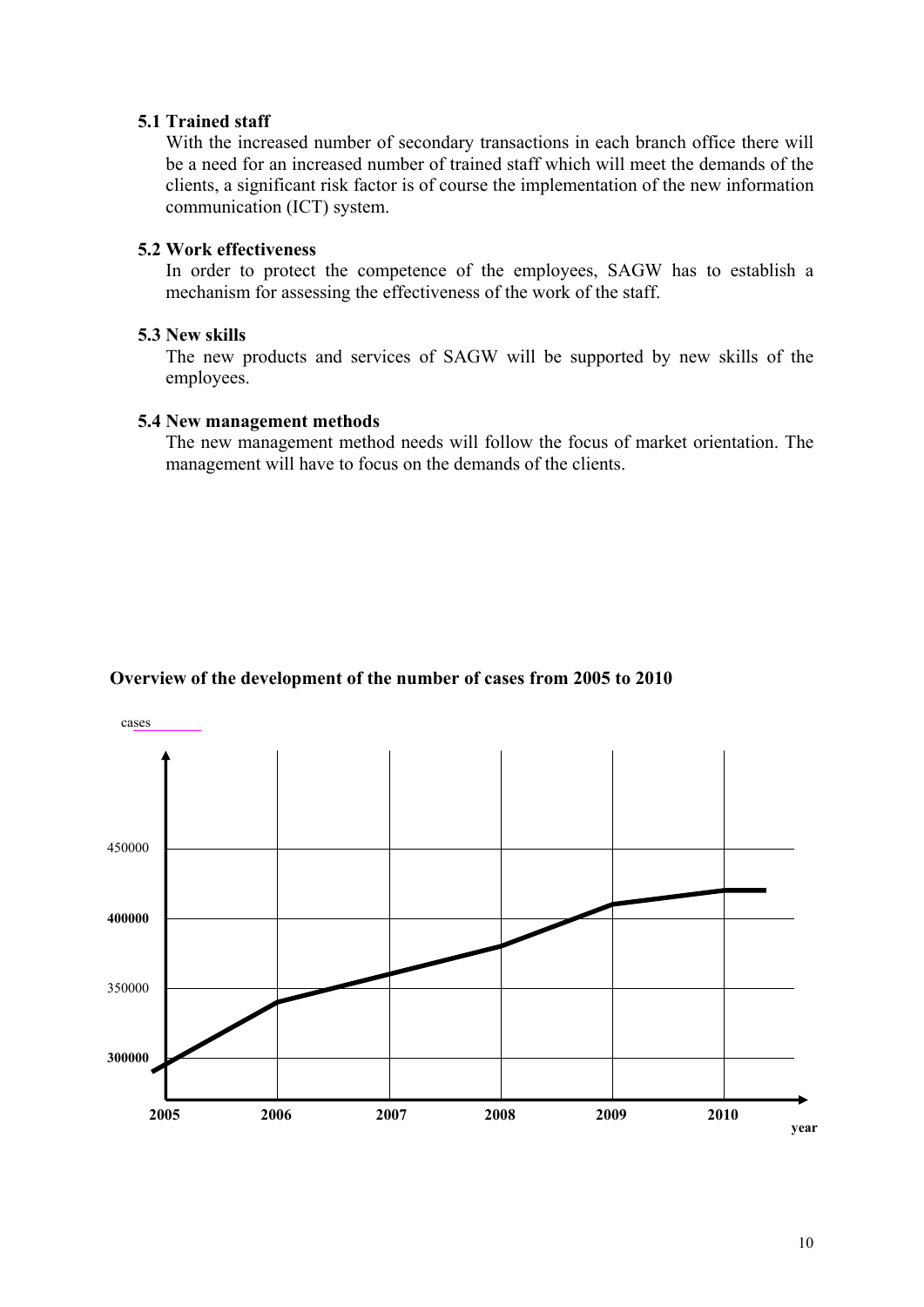## **6. HR SITUATION IN SAGW**

#### *Productivity and required number of employees*

The table below provides the total number of required employees per year in the period from 2005 to 2010. More detailed information can be found in the Market and Financing Strategy.

|                                      | 2005    | 2006    | 2007    | 2008       | 2009       | 2010       |
|--------------------------------------|---------|---------|---------|------------|------------|------------|
| Total No of expected cases           | 276,643 | 324,515 | 355,185 | 370,126    | 403,179    | 427,417    |
| Average No of resolved cases         | 3.2     | 3.5     | 4.2     | 4.2        | 4.8        | 5.6        |
| Needed No of employees for resolving |         |         |         |            |            |            |
| cases <sup>1</sup>                   | 390     | 420     | 385     | 400        | <b>380</b> | <b>350</b> |
| Administration <sup>2</sup>          | 295     | 272     | 280     | <b>300</b> | <b>260</b> | 240        |
| Assistant staff <sup>3</sup>         | 200     | 160     | 170     | 180        | 160        | 160        |
| Total No of employees                | 885     | 852     | 835     | 880        | 800(750)   | 750(650)   |

The figure of 750 employees by the end of 2010 is the figure SAGW has agreed on as necessary, having in mind the fact that the introduction of the electronic cadastre that will to a large extent influence the level of utilization of the human resources as well as future planning for the required work skills and qualifications of the employees.

What is important at the moment is the fact that SAGW should increase its efficiency of the work of each employee. The difference of number of employees from the planned 750 to the realistic number of 650 is planned to be made use of in a way that the surplus of 100 employees will undergo a further education program, these people will act as replacements for the future trainers, they will be used in cadastral offices in which there is a backlog of cases or increased number of cases, they will fill in for the temporarily vacant positions, the future staffing of the IT team will by all means bring about the need for some people to become involved in simpler work procedures (they will be used on an operational level, for preparation or testing, catalogues, design, etc.).

# **6.1 PERSONNEL STATISTICS**

#### **Number of employees in the sectors – current situation**

| <b>State Advisors</b>                         | 12  |
|-----------------------------------------------|-----|
| Sector for geodetic works                     | 40  |
| <b>CIS</b> Sector                             | 36  |
| <b>HR</b> Sector                              | 28  |
| <b>Sector for finance</b>                     | 13  |
| <b>Sector for control</b>                     |     |
| Sector for planning and development           |     |
| Sector for real estate cadastre Skopje        | 165 |
| Sector for real estate cadastre Macedonia -A  | 246 |
| Sector for real estate cadastre Macedonia - B | 249 |
| <b>Internal Audit Unit</b>                    |     |
| <b>Total</b>                                  | 801 |

With the adoption of the amendments to the Law on Survey, Cadastre and Registration of Real Estate Rights, separate functions from the Authority have been privatized, i.e. the

<u>.</u>

 $\frac{1}{2}$  Employees that work with a norm in branch offices and the Skopje Sector  $\frac{2}{3}$  Managament staff. HP employees. Eingnes, Control, IT, arguments and employees

<sup>&</sup>lt;sup>2</sup> Management staff, HR employees, Finance, Control, IT, archivists and employees in the Head Quarters

<sup>&</sup>lt;sup>3</sup> Cleaning staff, typists, drivers, etc.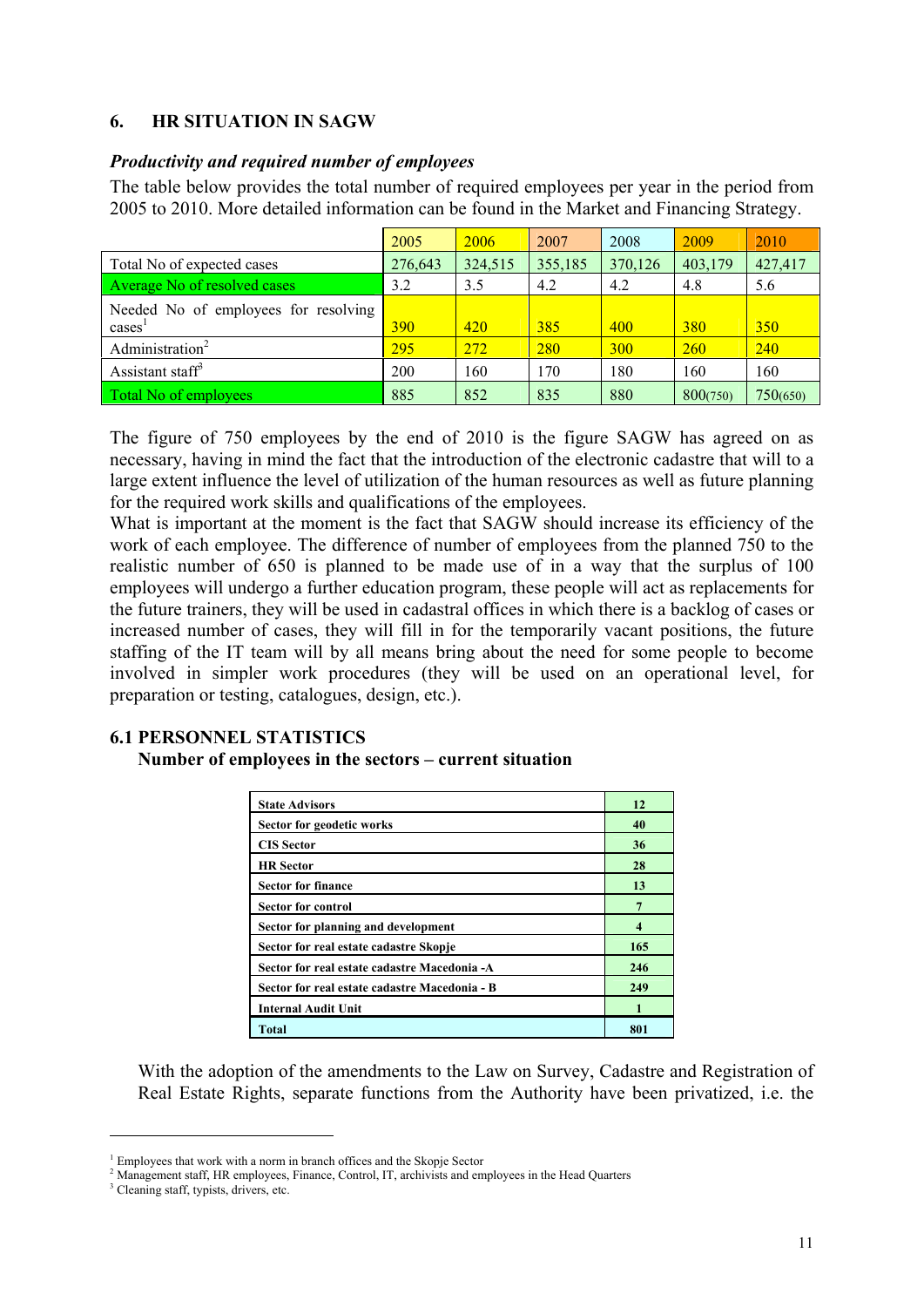operational field work is now being done by private geodetic companies, and the department for classification that operated within the sector for survey has been taken as a function including the resources by the Sector for Agriculture.

The trend of outflow of the geodetic staff is going on with the dynamic that SAGW predicted, during 2006 47 surveyors left, and till August, 2007 an additional 46 also left.

| <b>ELEMENTARY</b>                      |        | 11  |
|----------------------------------------|--------|-----|
| <b>SECONDARY</b>                       |        | 491 |
| <b>HIGHER</b>                          |        | 130 |
| <b>HIGH</b>                            |        | 169 |
| <b>Total</b>                           |        | 801 |
| NUMBER OF LAWYERS / SURVEYORS / OTHERS |        |     |
|                                        | higher | 109 |
| <b>LAWYERS</b>                         | high   | 5   |
| <b>Total</b>                           | 114    |     |
|                                        | 39     |     |
|                                        | 111    |     |
| <b>SURVEYORS</b><br>Sur. Tech.         |        | 285 |
| <b>Total</b>                           | 435    |     |
| <b>OTHERS</b>                          | 252    |     |
| <b>TOTAL</b>                           | 801    |     |

# **6.2 EDUCATION STRUCTURE OF THE EMPLOYEES**

# **6.2.1 GRAPHICAL DISPLAY**

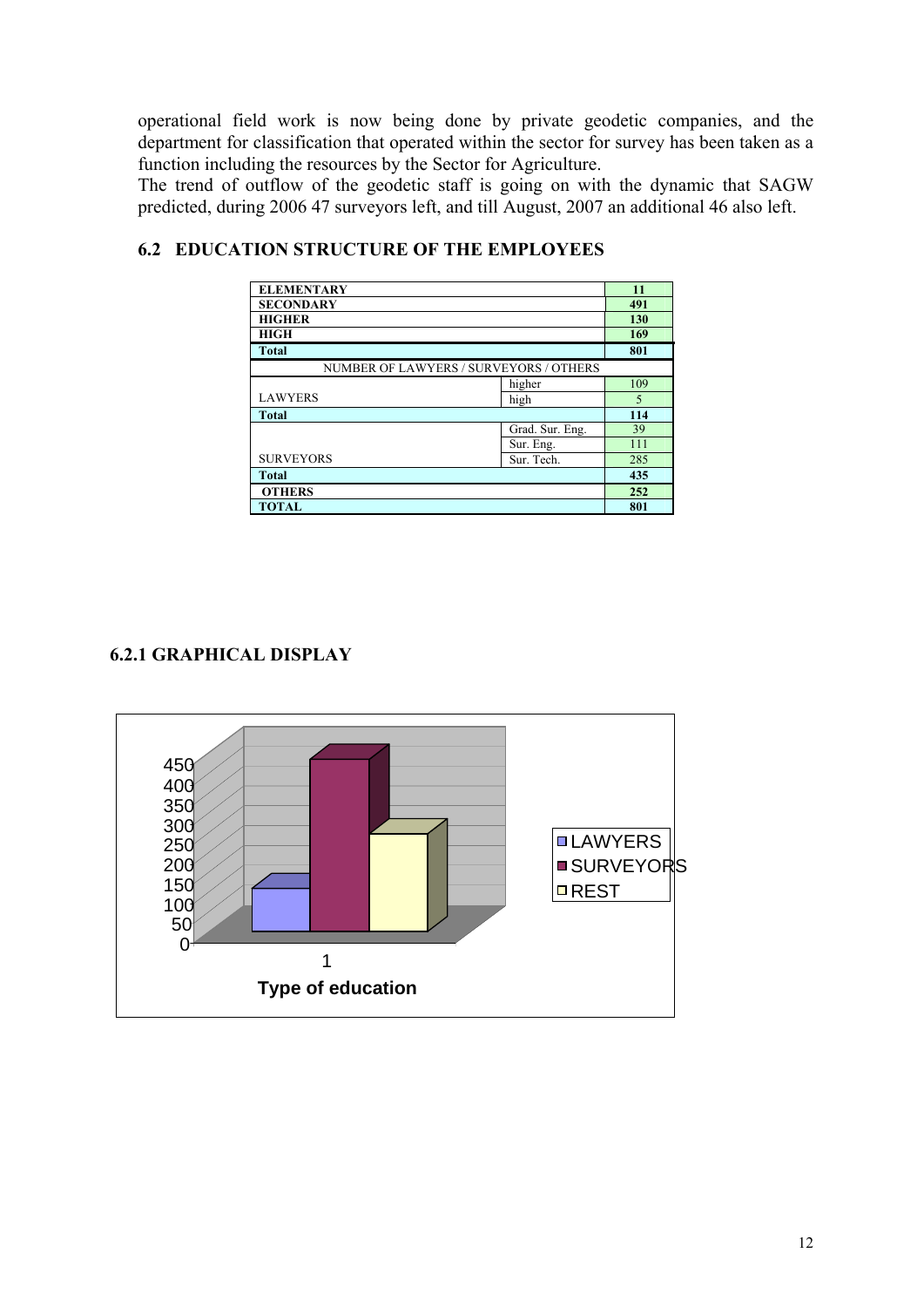## **6.3 National structure**

| Macedonian   | 732 |
|--------------|-----|
| Albanian     | 39  |
| Turk         |     |
| Vlav         |     |
| Serb         | 12  |
| Others       | 8   |
| <b>Total</b> | 801 |

#### **6.4 Gender situation**

Comparing the existing gender situation in SAGW on the level of civil servants and on the level of heads of sectors, it can be judged as satisfactory; however SAGW continues to make efforts to have gender balance on all of the levels, starting to the operational level and up to the management level.

SAGW each year increases by 1% the participation of women in the management of the institution on mid level management and high level management.

| MEN          | 454 |
|--------------|-----|
| WOMEN        | 347 |
| <b>Total</b> | 801 |

#### **6.4.1. Gender structure of SAGW**

| <b>GENDER STRUCTURE</b>                       | M  | Ж  |
|-----------------------------------------------|----|----|
| <b>State Advisors</b>                         | 6  |    |
| Sector for Geodetic Works                     | 3  |    |
| CIS Sector                                    |    |    |
| <b>HR</b> Sector                              | 0  |    |
| Sector for Finance                            | 0  |    |
| Sector for Control                            |    |    |
| Sector for Planning and Development           |    |    |
| Sector for Real Estate Cadastre Skopje        | 6  |    |
| Sector for Real Estate Cadastre Macedonia - A | 12 |    |
| Sector for Real Estate Cadastre Macedonia – B | 9  |    |
| Internal Audit Unit                           |    |    |
| <b>Total</b>                                  | 40 | 29 |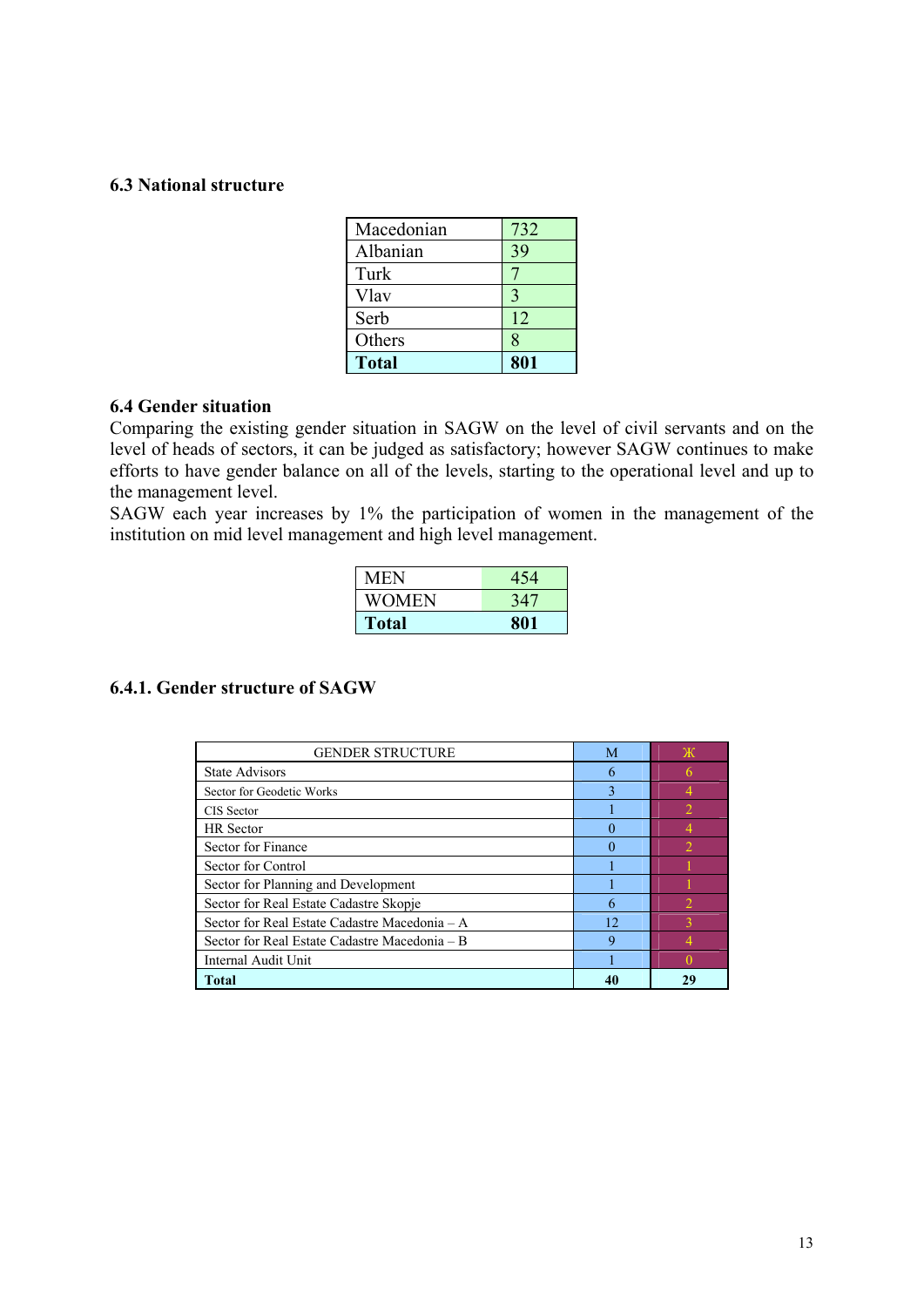# **6.4.2 Graphical display**



## **6.4.3 Graphical display for the Sectors in SAGW**

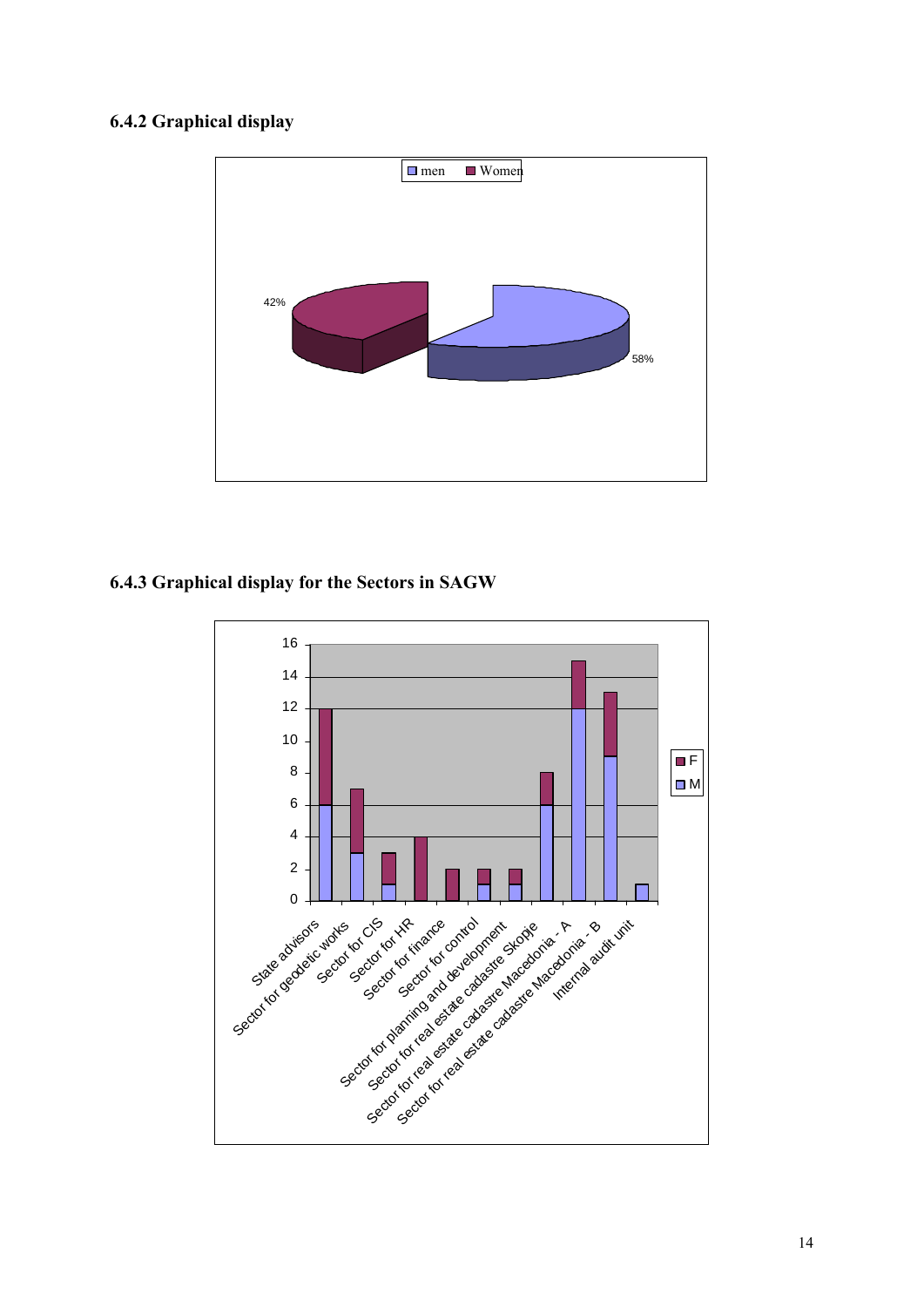# **6.5 Age structure**

| 20-30 years of age | 24  |
|--------------------|-----|
| 31-40 years of age | 192 |
| 41-50 years of age | 389 |
| 51-60 years of age | 178 |
| Over 60 years of   |     |
| age                | 18  |
| <b>Total</b>       | 801 |

# **6.5.1 Graphical display**

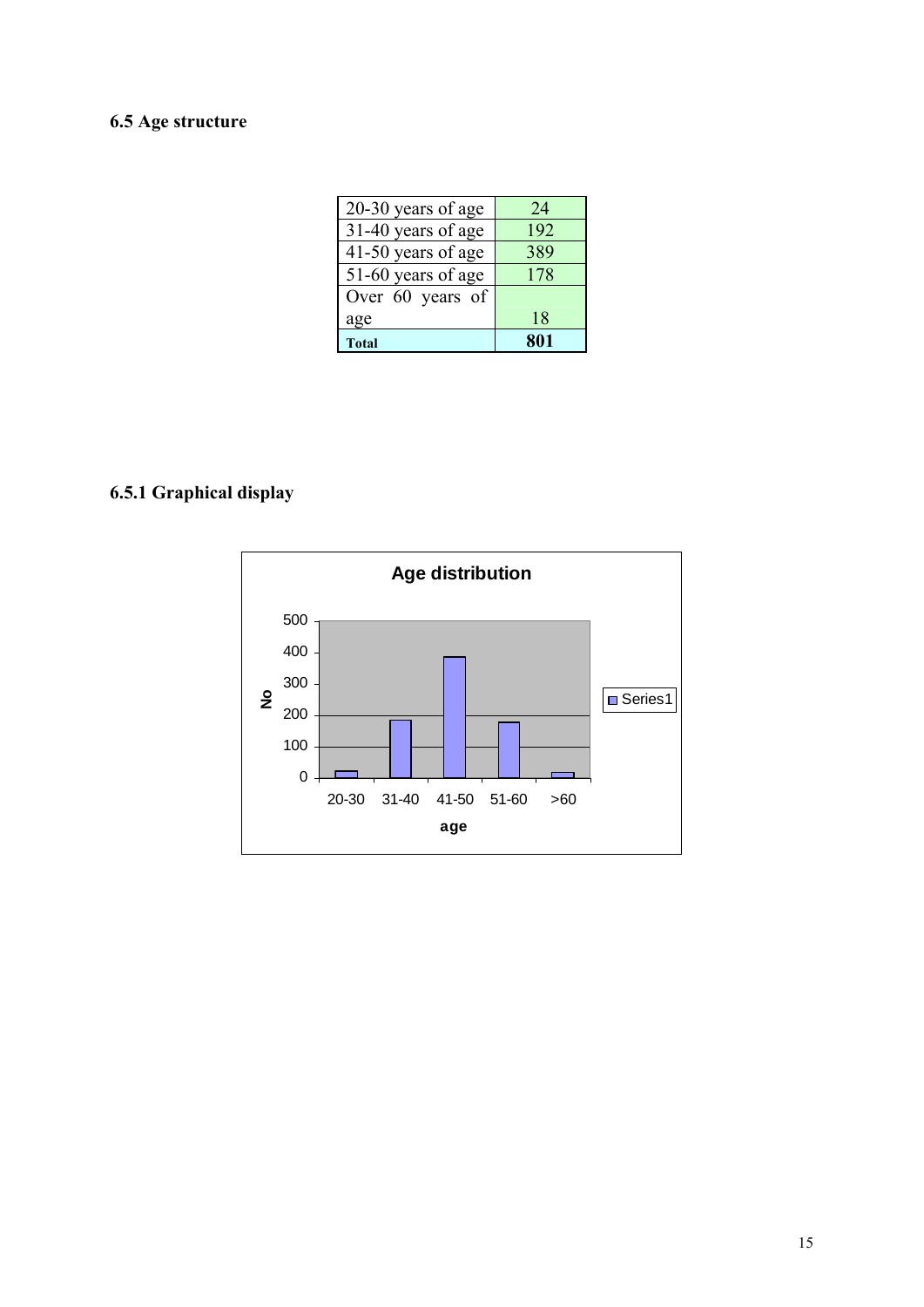#### **6.6 Fluctuations of the number of employees over the years in the Sectors**

In the regular work of the Authority there is also a third type of employment, which is work for a limited period of time, with an Agreement with the Agencies for temporary employment. The duration of these contracts depends on the duration of the need of SAGW for their hiring, and it could range from 4 months, 6 months, however no longer than 1 year.

Temporary Employment through the Agency for temporary employment

Education structure

| Secondary    |  |
|--------------|--|
| Higher       |  |
| High         |  |
| <b>Total</b> |  |

Temporary employees through the Agency for Temporary Employment with a high education

| Lawyers      |  |
|--------------|--|
| Surveyors    |  |
| El. Eng.     |  |
| Econom.      |  |
| Others       |  |
| <b>Total</b> |  |

|                                          |      |      |      |                | $2007 -$ | 2007- | 2007-          |
|------------------------------------------|------|------|------|----------------|----------|-------|----------------|
| 2007                                     | 2003 | 2004 | 2005 | 2006           | Jan      | May   | Aug            |
| <b>State Advisors</b>                    | 5    | 7    | 7    | 10             | 10       | 11    | 12             |
|                                          |      |      |      |                |          |       |                |
| Sector for Geodetic Works                | 54   | 50   | 50   | 49             | 34       | 39    | 40             |
|                                          | 52   | 52   | 51   | 52             | 48       |       |                |
| <b>CIS</b> Sector                        | 55   | 49   | 48   | 48             | 40       | 36    | 36             |
| <b>HR</b> Sector                         | 28   | 28   | 26   | 27             | 32       | 26    | 28             |
| <b>Sector for Finance</b>                | 9    | 9    | 9    | 10             | 11       | 13    | 13             |
| Sector for Control                       |      |      |      | $\overline{2}$ | 8        | 5     | $\overline{7}$ |
| Planning<br>for<br>and<br>Sector         |      |      |      |                |          |       |                |
| Development                              |      |      |      |                | 5        | 3     | 4              |
| for Real<br>Cadastre<br>Estate<br>Sector |      |      |      |                |          |       |                |
| Skopje                                   | 120  | 121  | 117  | 116            | 116      | 161   | 165            |
| for Real<br>Estate<br>Sector<br>Cadastre |      |      |      |                |          |       |                |
| Macedonia - A                            | 306  | 306  | 292  | 284            | 255      | 248   | 246            |
| Sector for Real<br>Estate<br>Cadastre    |      |      |      |                |          |       |                |
| Macedonia – B                            |      | 279  | 261  | 274            | 256      | 252   | 249            |
| <b>Internal Audit Unit</b>               |      |      |      |                |          |       |                |
| <b>Total</b>                             | 910  | 901  | 861  | 872            | 816      | 795   | 801            |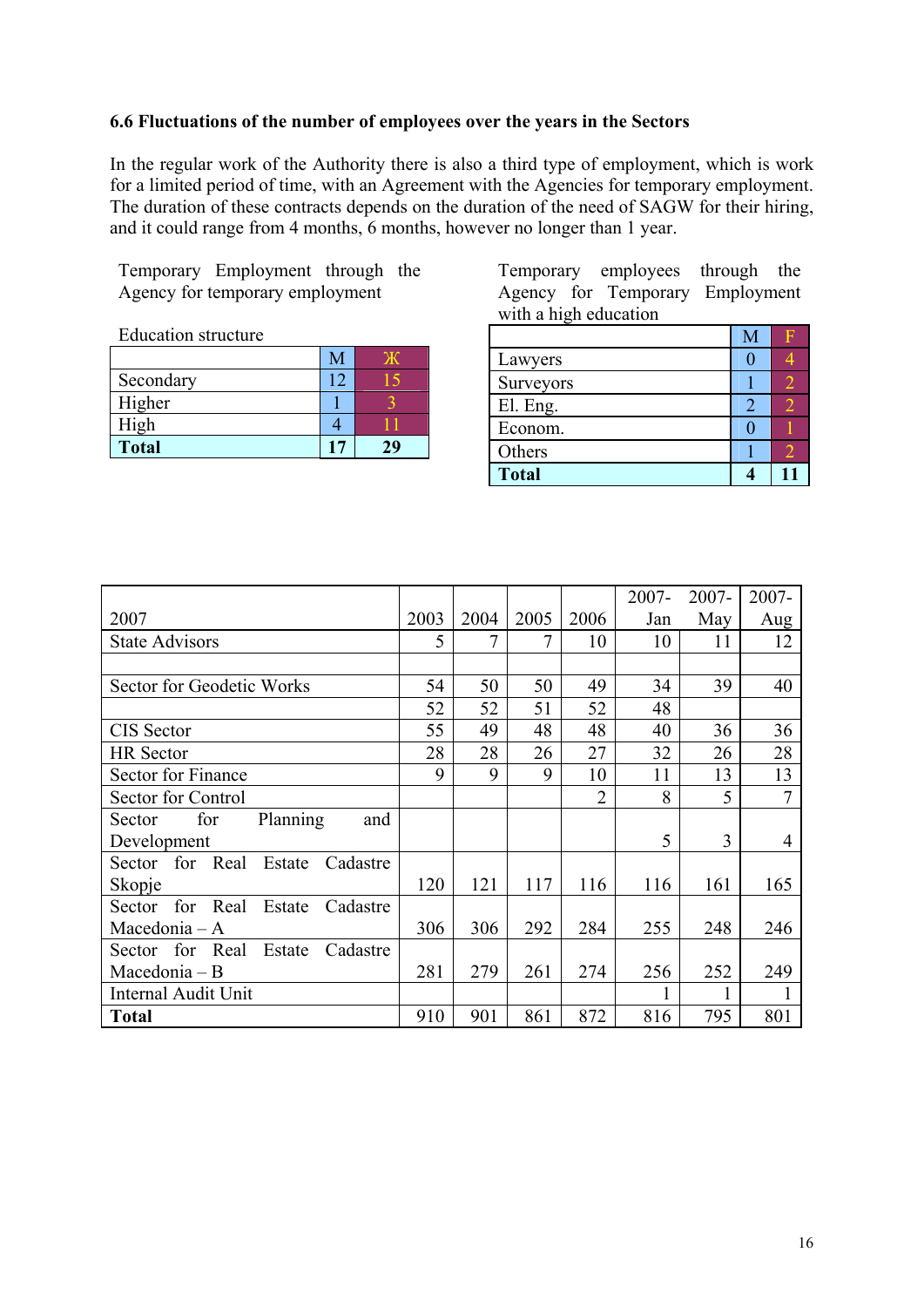The total number of permanently employed staff that are lawyers in the Authority is around 100, and this number is constant, unlike the geodetic staff where a greater misbalance can be seen, and this is due to the surveyors moving to the private sector as well as the fusion of the geodetic sectors, a result of which was a lot of the surveyors going the Sector for Real Estate Skopje.

#### A graphical display of temporarily employed staff with high education: **Employees with a contract with the Agency for temporary employment with high education**



## **7. HR INFORMATION SYSTEM**

HR Information system

SAGW HR sector uses the following software solution to support its daily operation

| Product name: | LD                  |
|---------------|---------------------|
| Developer:    | Makpetrol ad Skopje |

Main functionality: Personnel record and calculation of salary

This software offers staff evidence with history of changes in their working life, complete salary calculation

Database system used: Oracle RDB

OS Platform: OpenVMS Alpha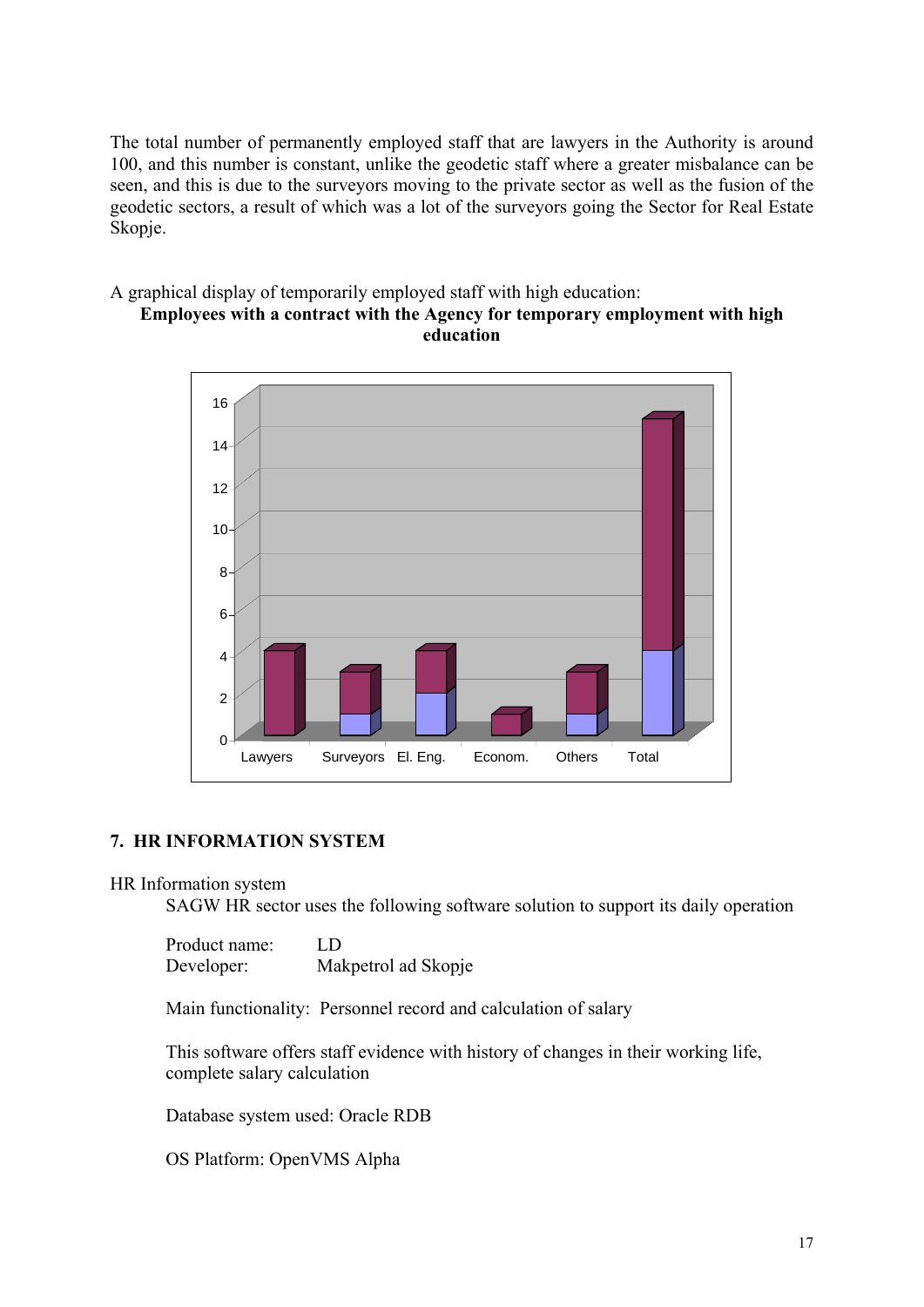Capacity: unlimited

Protection: with system rights of access to the database directory, but also with passwords with rights of access to certain important points in the menus.

Backup – on tape, monthly

Within the maintenance agreement the supplier ensures maintenance and update of the software. If certain changes or reports are needed, the required change, query and reports are developed as requested, within the data available from the database. Note: the software solution is not Windows oriented, it uses the same platform as the cadastral register does – Open VMS. This makes it resistant to virus attacks and reliable, but unfamiliar for possible new IT personnel.

Access control and Time Management System at SAGW main office

Recently (July 2007) SAGW introduced in its main office a new access control and time management system. The system has been tested for two months and has now become fully operational.

## **Purpose and main functions**

The system is aimed at controlling the access to the building at the two gates separating the outer part of the lobby from the rest of the space. The owners of entry cards (all staff working in main office plus visitors - there are up to 40 visitor's cards available) are ensured respective entrance and exit into the building. There is also an emergency button for forceful door opening at the reception desk.

Users coming and going from work have their access times logged at the card reader entrances and exits of their work areas. This enables human resource personnel to notice personnel access behavior such as promptness, tardiness, early out, overtime, absenteeism, lengthy breaks, incomplete entries (i.e. an out-entry but no in-entry, an in-entry but no outentry) etc.

## **Operators and users**

Access to the system is currently possible from two points. Main access to the software interface and to maintenance (entry of staff data into the program, querying data and viewing/printing reports) is at the secretariat. Also one HR advisor is responsible for following generated reports on personnel behavior and reacting to the spotted absenteeism.

## **Technical information**

There are two card readers (RS-485 Proximity Reader, model PXR-52ET) at the doors. Data converter translates the signals from these readers into events for the application (application RAC2000SW developed by RECO RESEARCH, equipment made by HUNDURE, China, purchased through local company NICALARM). The database used is Microsoft Access. The password protected application enables personnel data, working hours, shifts, organizational groups and its membership, card numbers and similar information to be added / edited. This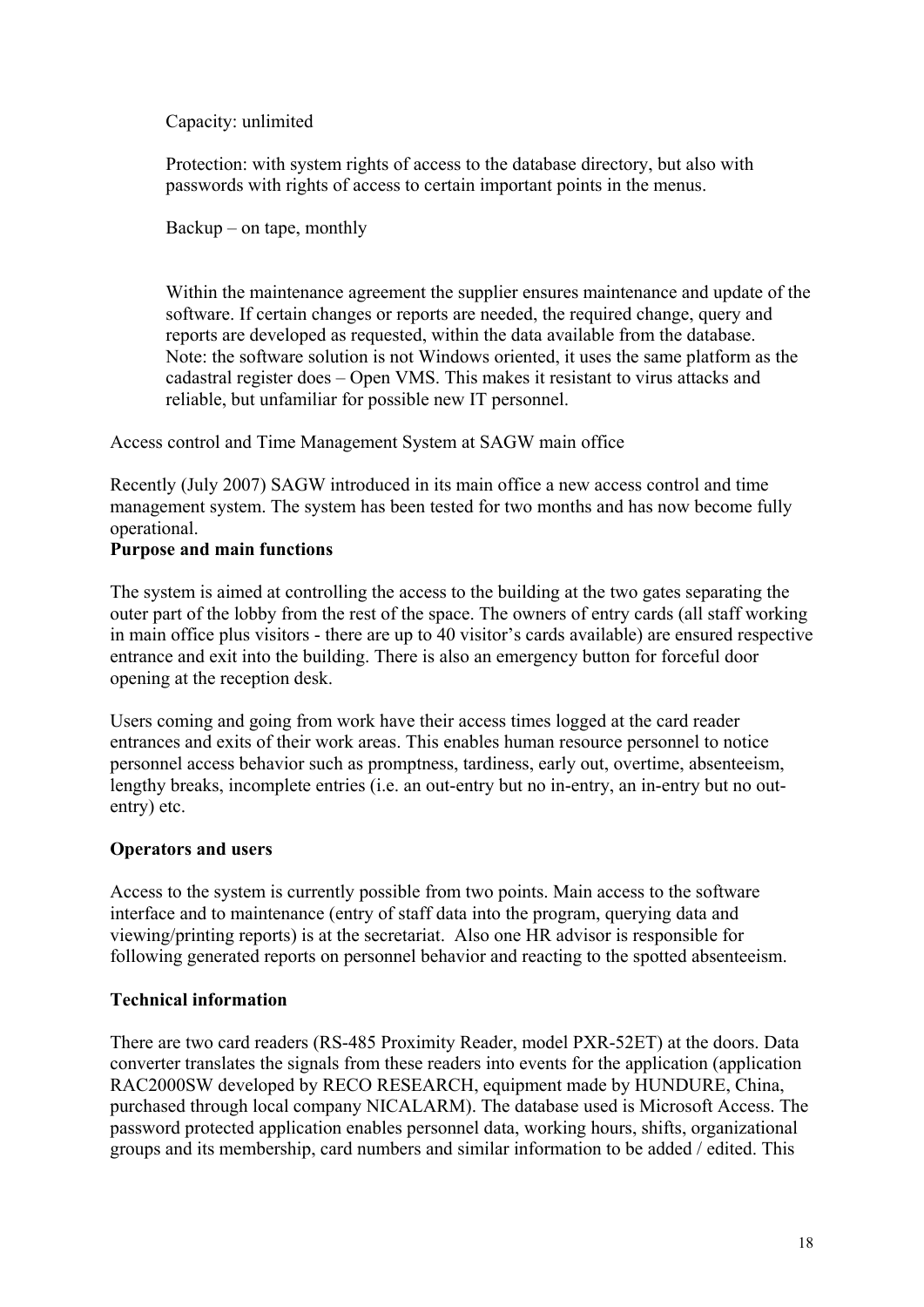application also ensures data retrieval from the last reading to the current point in time from the database.

The MS Access database file provides viewing and reporting tool on several issues:

- individual entry and exit listing for a defined time period,
- group listing, same as above
- cumulative calculation for a period of time (promptness, tardiness, overtime) per group and per person

# **Conclusion**

SAGW has had experience with similar systems in its main office before. Nevertheless, previous attempts were not successful because of lack of quality software to accompany the devices. Thus real use and adequate reports were not ensured. This is a first complete solution that provides the HR Sector with necessary staff monitoring tools.

## **Note**

The system is currently being upgraded with video monitoring capability.

# **8. HR SWOT ANALYSIS**

## *8.а. Strengths*

- 1. Only institution for cadastre and geospatial data
- 2. Has geodetic and legal staff with experience
- 3. The competent institution show understanding for new employment alleviated/facilitated regime for employment
- 4. Realized plan for transfer of certain functions onto the private sector
- 5. Centralized management with the resources hired for REC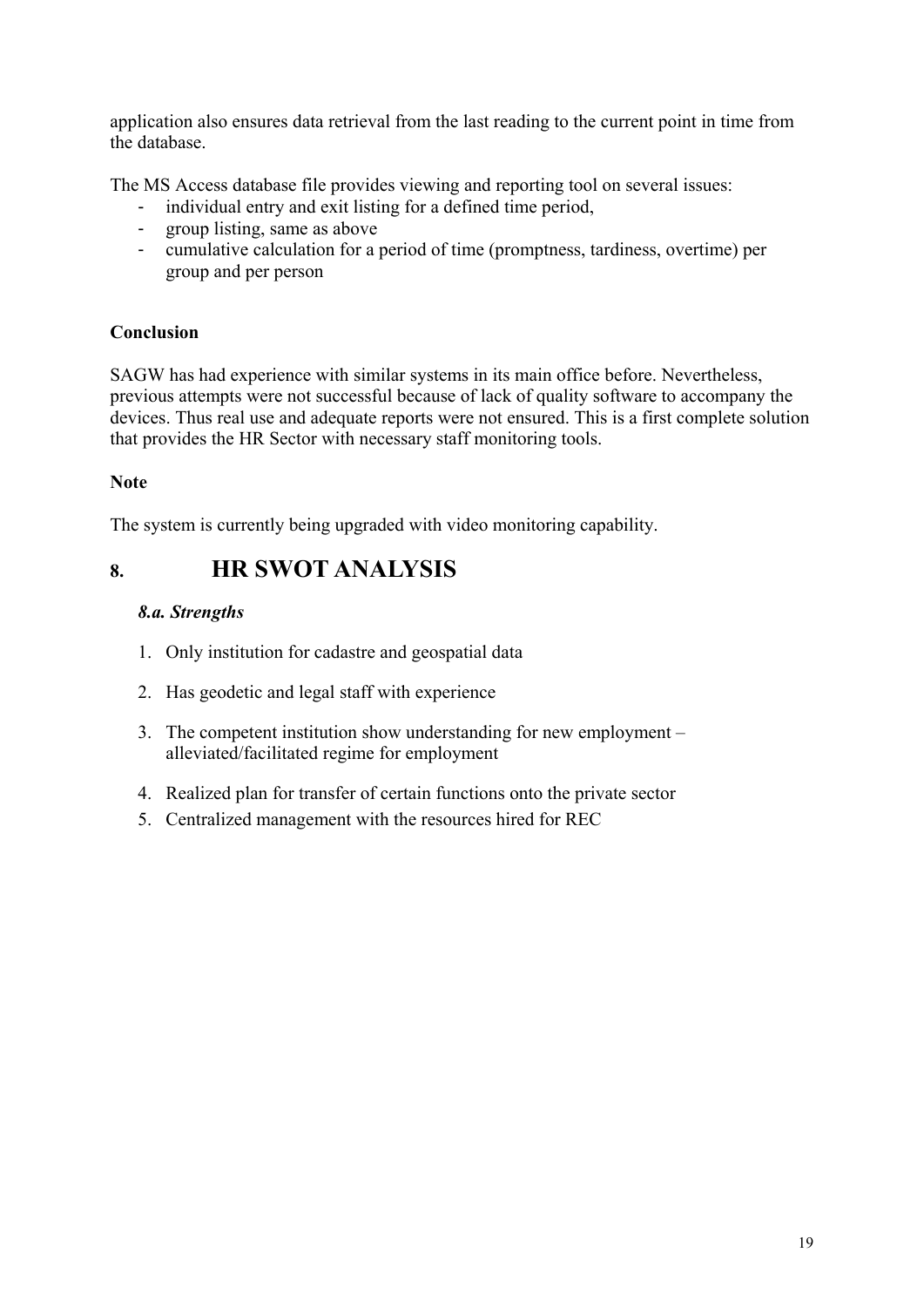## *8.b. Weaknesses*

- 1. Insufficiently trained staff
- 2. Poorly motivated staff lack of stimulation through increasing salaries
- 3. Corruption
- 4. There is no strategy for monitoring work with performance indicators
- 5. No written work procedures
- 6. Limited management with the human and financial resources by immediate superiors
- 7. Old education programs
- 8. No staff and resources needed for the verification of the quality of the data from the private sector
- 9. No tight connection between the Authority and the University

## *8.c. Opportunities*

- 1. In SAGW there is a project implemented for the strengthening of human capacity
- 2. New hiring of young and competent staff
- 3. An HR strategy is being created

4. New institutional framework that will provide greater freedom in planning for human and financial resources

5. Cooperation with high education institutions / faculty for civil engineering – geodetic department

# *8.d. Threats*

- 1. Frequent changes in the legal regulations
- 2. Good staff is going into private practice
- 3. Lack of capacity for the implementation of the changes

## **9. HR STRATEGIES**

## **9.1 SAGW'S HR approach**

An active, competent, user-oriented and motivated staff is, together with the accurate complete, transparent and accessible Real estate database, our most valuable assets

## **9.2 Our value system**

Our common value system gives us guidance on how to act and states how we want the world to see us. It helps us to earn enduring credibility.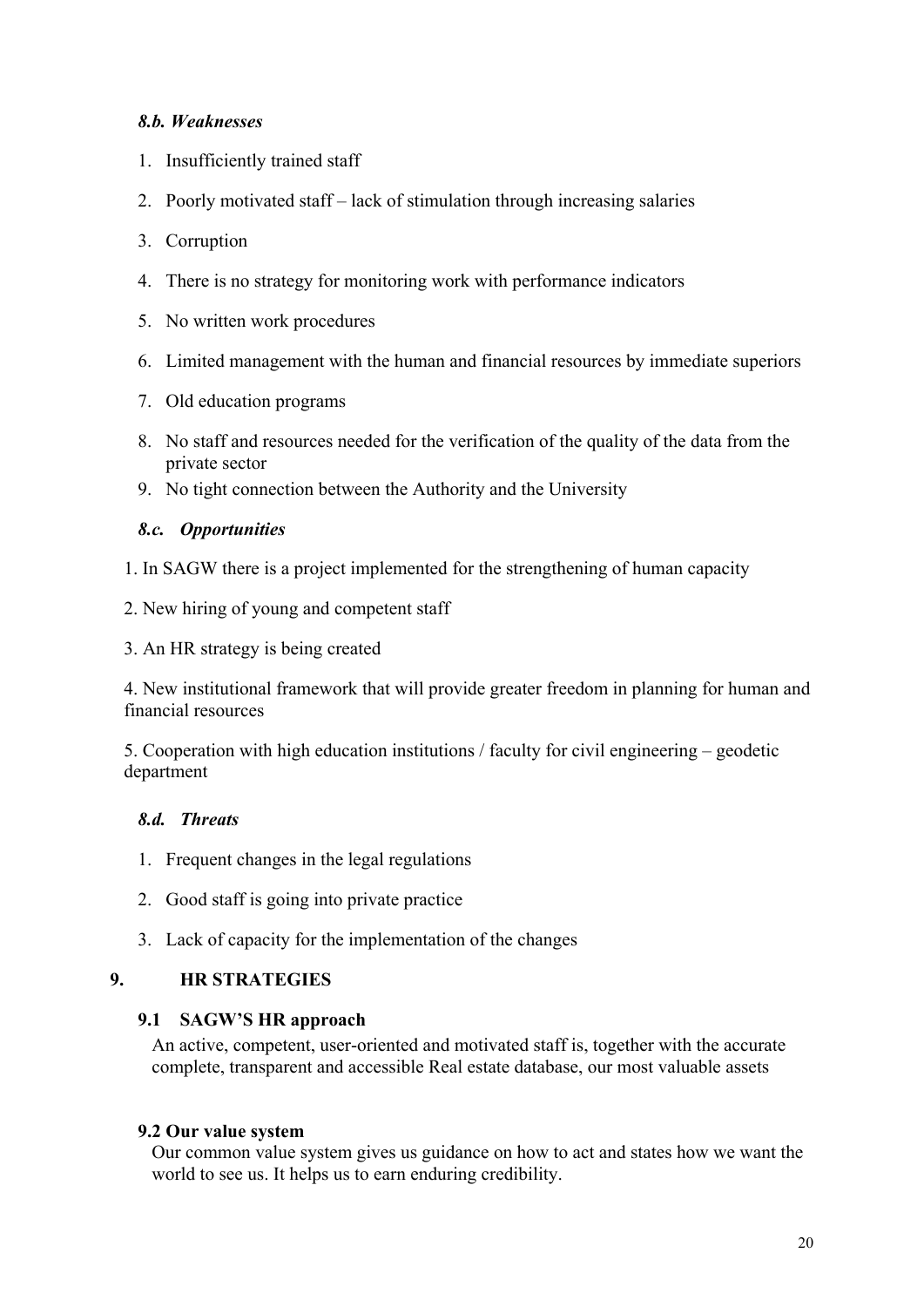Our value system is based on democracy, legal security, transparency, effectiveness fairness, service, sincerity and action.

# **9.3 MISSION statement**

Completion, development and maintenance of the real estate cadastre, development of new GPS and gravimetric networks and maintenance of geodetic networks, as well as production and updating of new cartographic products, as a basis for the development of a national geospatial database. SAGW is implementing modern international experiences as well as modern information and communication technology. With its work, SAGW is providing support for the development of the real estate market in RM, promoting a favorable investment climate, as well as support for the harmonization with the international (EU and NATO) standards. It functions on the principles of market orientation and cost recovery.

## **9.4 BUSINESS IDEA:**

SAGW is a market and service oriented organization that provides the public and business sectors, as well as the general public, with reliable geospatial and real property data when they need it, thus contributing to economic growth and European integration.

#### **9.5 HR Main Strategy**

Safeguarding competence in the cadastre, cartography, geodetic works, providing products and services on the market in a manner appropriate for the needs of the beneficiaries.

#### **9.5.1 Long term objectives:**

- SAGW structure reengineered and an organization well adapted to its purpose is implemented by 2010, Q4
- SAGW is manned with competent, active, motivated and service-minded staff according to the needs of the beneficiaries, as determined by line management, implemented by 2009, Q4.

## **9.5.2 Short term objectives**

- Review of the organizational structure implemented by the end of Q4, 2008.
- All functions are described in result-oriented terms and remuneration system based on performance not levels, approved by relevant authorities, before the end of Q4, 2008.
- Established mechanism for ensuring that the surplus of employees will have the opportunity for re-education and reallocation in the organization for the support of all of the functions that are back logged, by the end of Q1, 2008.
- Detailed strategy for Human Resources finalized within three weeks after the adoption of the Strategic Business Plan.

#### **9.6. HR Functional Strategies**

**9.6.1. SAGW is manned with competent, active motivated, service minded staff according to the needs from the beneficiaries as determined by the line management**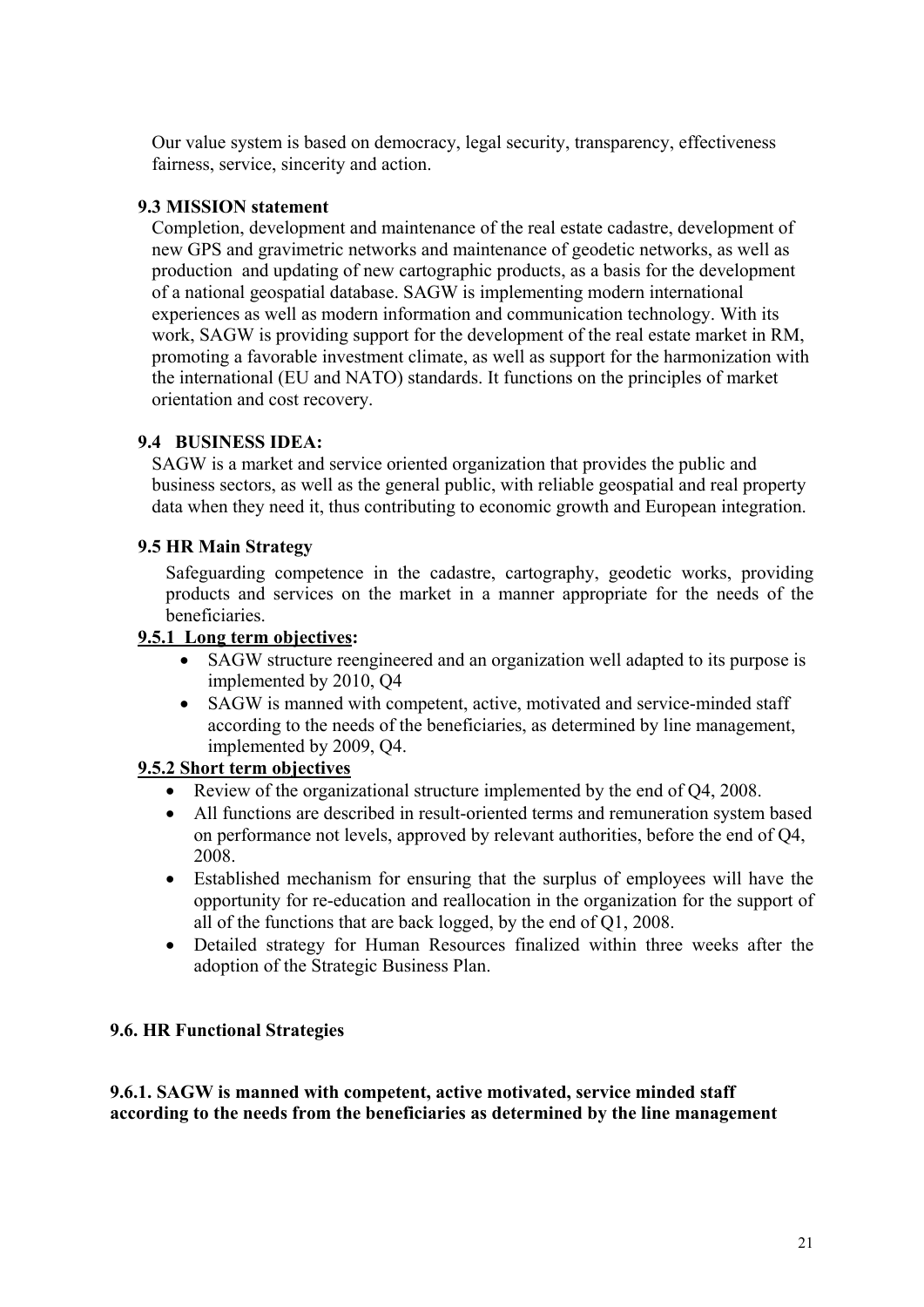## **9.6.1.1 Key performance indicators**

Each sector manned according to needs and actions for dimensioning decided in the annual budget

Users satisfied with the services provided by SAGW

Annual training programs defined and budgeted by October each year.

#### **9.6.1.2 Measurements**

No vacancies or redundancies exists by January 31 each year Annual customer surveys shows increase in index, number of complaints reduced by 10% each year

Training and development action plan approved by January  $1<sup>st</sup>$  each year

#### **9.6.2. SAGW is a customer oriented transparent organization that inspires confidence**

## **9.6.2.1 Key performance indicators**

- Increased satisfaction of the clients with the services that the cadastre provides
- The clients are introduced / oriented with the services that the cadastre offers
- Clients Bill Of Rights established and delivered to the branch offices for public access
- Hot line established
- The positive image of the cadastre is demonstrated in the media
- The duration of the transaction procedures is reduced
- SAGW is perceived as the benchmark for the public sector regarding performance in accordance with highest ethical standards

#### **9.6.2.2 Measurements**

- Surveys done on the clients show that they have an increased positive attitude to the services provided by the cadastre.
- Positive feedback from the clients submitting applications for the services and products (Certificates of ownership etc).
- Decreased number of complaints on the hot line
- SAGW' s image enhanced as by media image indices

## **9.6.3. SAGW as an attractive workplace**

#### **9.6.3.1 Key performance indicators**

- The salary levels of our employees are equivalent to the legal regulations that regulate the salaries and benefits of the government employees/civil servants.
- Reviewing the work tasks and the work conditions are done in the annual employee assessments (performance appraisal interviews).
- The newly hired staff will be trained and introduced in the work procedures.
- With the introduction of new services, all of the staff will be trained in introductory work procedures.
- All of the employees will review their own needs for further training and education as part of their annual assessment.
- Joint work with the Trade Union is approved as good partnership practice.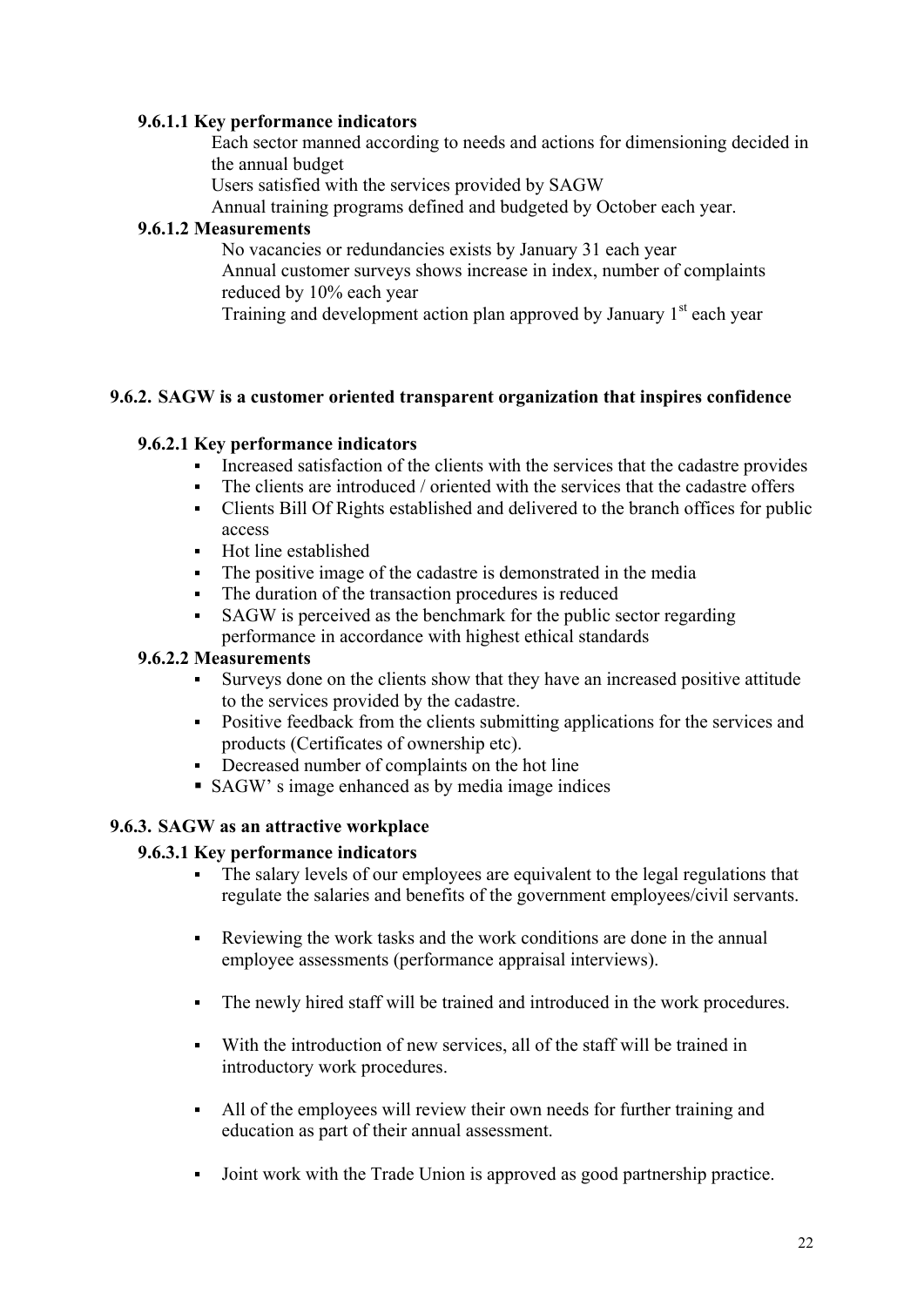#### **9.6.3.2 Measurements**

- Established and implemented employment practice by July 2008.
- <sup>2%</sup> annual reduction of the temporary employment contracts from 2010.
- $\overline{\phantom{a}}\hspace{0.1cm}$  3% increase of the number of applications for employment of highly qualified staff from the surveying and information technology field from July 2008.
- All of the newly hired staff will get initial training for the introductory work procedures from Nov., 2007.
- Flexible retirement routines developed in accordance with the positive legal regulations by July 2008.

#### **9.6.4 SAGW is an equal opportunity employer. –**

This means that our employees have established key performance indicators and are assessed by the results they deliver and not by gender, ethnicity or age.

#### **9.6.4.1** Key **performance indicators**

- All functions have ROID
- Line managers have tools to assess the performance of the employees
- All levels in the organization have gender, and ethnic balance; in case of equal competences in appointment to a function affirmative actions are applied to achieve this

#### **9.6.4.2 Measurements**

ROJD are established for all functions by Dec. 31, 2008

All line managers have been trained in the techniques to assess the performance of the employees

All levels in the organization have gender, and ethnic balance, in case of equal competences in appointment to a function affirmative actions are applied to achieve this as depicted in personnel statistics in every given moment

#### **10. OBJECTIVES (by 2010)**

#### **10.1 Long term objectives:**

- All functions have the output of their job described in "result oriented job descriptions", by January 1st 2009.
- All line managers have been given tools for "training needs analysis" before July 2008.
- Remuneration is result based, within five years, no later than July 31 2012.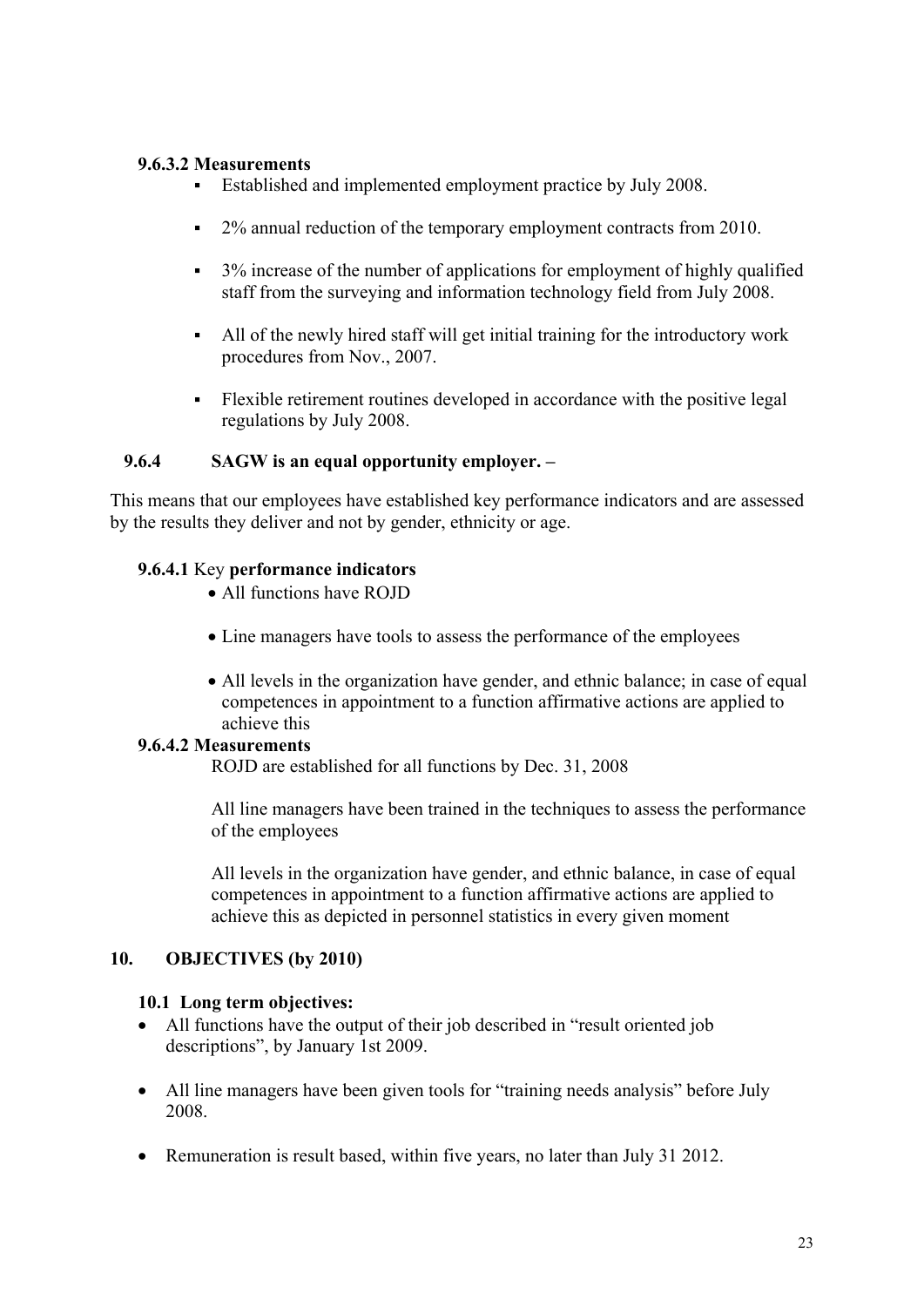- All redundant staff has been given opportunity for re-education and relocation within the organization effective as adoption of this strategy.
- Development and implementation of a modern ICT systems is outsourced; the inhouse it department is dimensioned to function as professional liaisons to the external providers and to give training and development to the SAGW users of the system.
- All employees, especially in the cadastre, have been given IT training, so that they can master the future ICT systems; within 6 months after the ICT system's implementation

## **10.2 Short term objectives:**

- Organization structure and Number of employees for the coming year are determined based on the needs as determined by the line management and the organization is dimensioned and decided *by October 3 each year (as input to the SAGW budget);*
- All staff have been exposed to an introductory program within three months after employment or in relevant parts reassigned within SAGW, the program is developed before July 2008;
- All newly appointed employees have been given specific SAGW technical training within one month after employment
- All managers and supervisors have been given basic management training including an understanding of the visions, mission statement and business ideas and the strategies of SAGW, by March 31st 2008
- All function have regular job description, within one month after the function is established;
- All employees, starting with frontline, have been given customer service training resulting in a positive customer service attitude, by July 1st 2008;
- All managers and supervisors have been given training in service management and management of service organizations resulting in enhanced managerial effectiveness *(Employee surveys)* before July 1st 2008;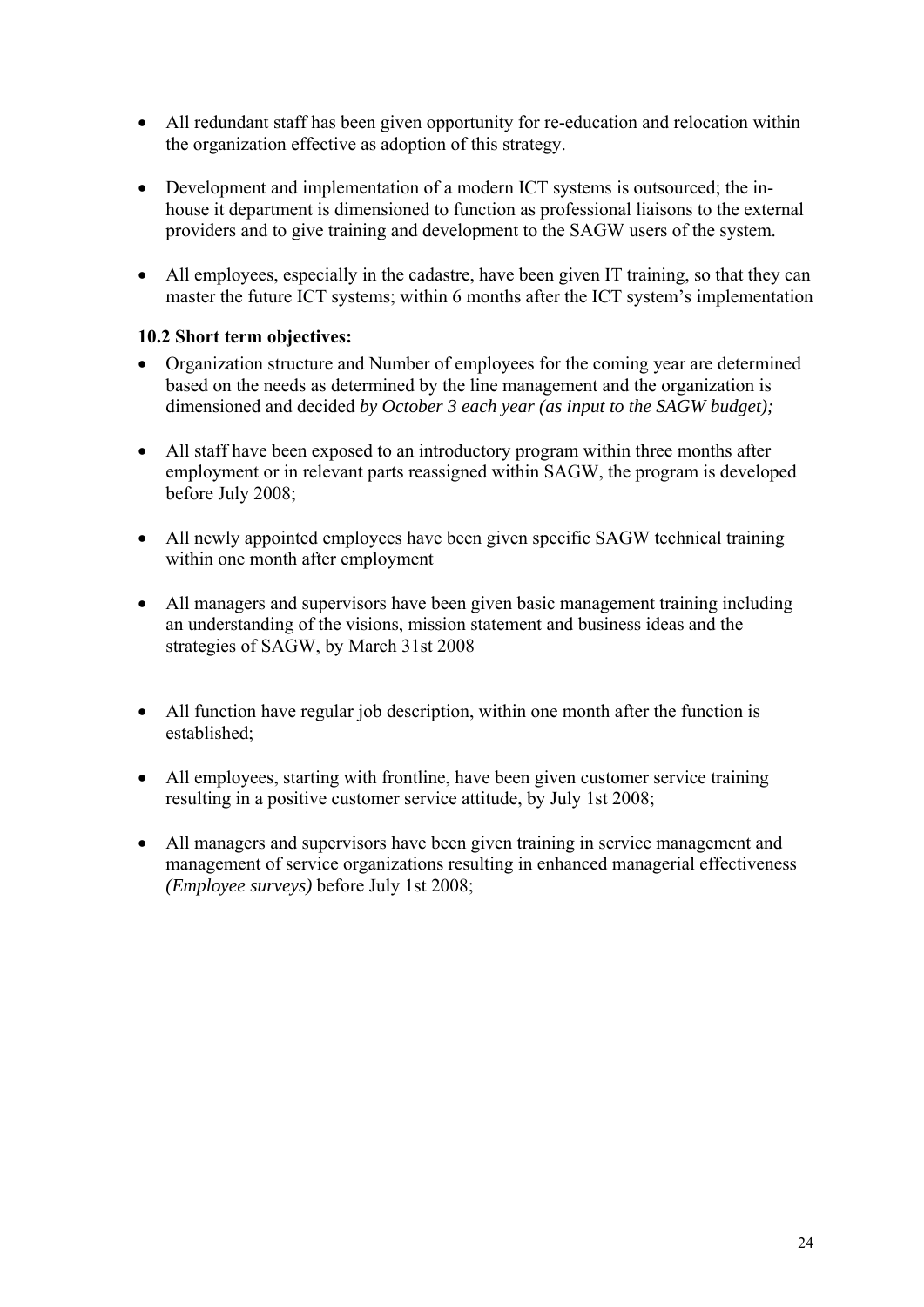**Annex 1 - Action plan for the long term objectives** 

| Objective                                                                                                                                                                                                                                                                        | Person responsible                              | <b>Dead line</b>                                                          |  |
|----------------------------------------------------------------------------------------------------------------------------------------------------------------------------------------------------------------------------------------------------------------------------------|-------------------------------------------------|---------------------------------------------------------------------------|--|
| All functions have the output of their job<br>described in "result oriented job descriptions"                                                                                                                                                                                    | All<br>heads<br>of<br><b>SAGW's Sectors</b>     | $1^{\overline{\text{st}}}$<br>By<br>January<br>2009                       |  |
| All line managers have been given tools for<br>"training needs analysis"                                                                                                                                                                                                         | Lidija Krstevska<br>(Sida project)              | By July 2008                                                              |  |
| Remuneration is result based, realized within<br>$\bullet$<br>five years                                                                                                                                                                                                         | <b>SAGW</b><br>Management                       | By July 31 <sup>st</sup> , 2012                                           |  |
| All redundant staff has been given opportunity<br>$\bullet$<br>for re-education and relocation within the<br>organization effective as adoption of this<br>strategy.                                                                                                             | Human<br>Resource<br>Sector<br>Lidija Krstevska | From the day of<br>the adoption of this<br>strategy, continous            |  |
| Development and implementation of a modern<br>$\bullet$<br>ICT systems is outsourced; the in-house it<br>department is dimensioned to function as<br>professional liaisons to the external providers<br>and to give training and development to the<br>SAGW users of the system. | <b>CIS</b> Sector<br>Sanja Volkanovska          | By July 2008                                                              |  |
| All employees, especially in the cadastre, have<br>$\bullet$<br>been given IT training, so that they can master<br>the future ICT systems; within 6 months after<br>the ICT system's implementation                                                                              | <b>CIS</b> Sector<br>Sanja Volkanovska          | Within 6<br>months<br>after<br>the<br>implementation of<br>the ICT system |  |